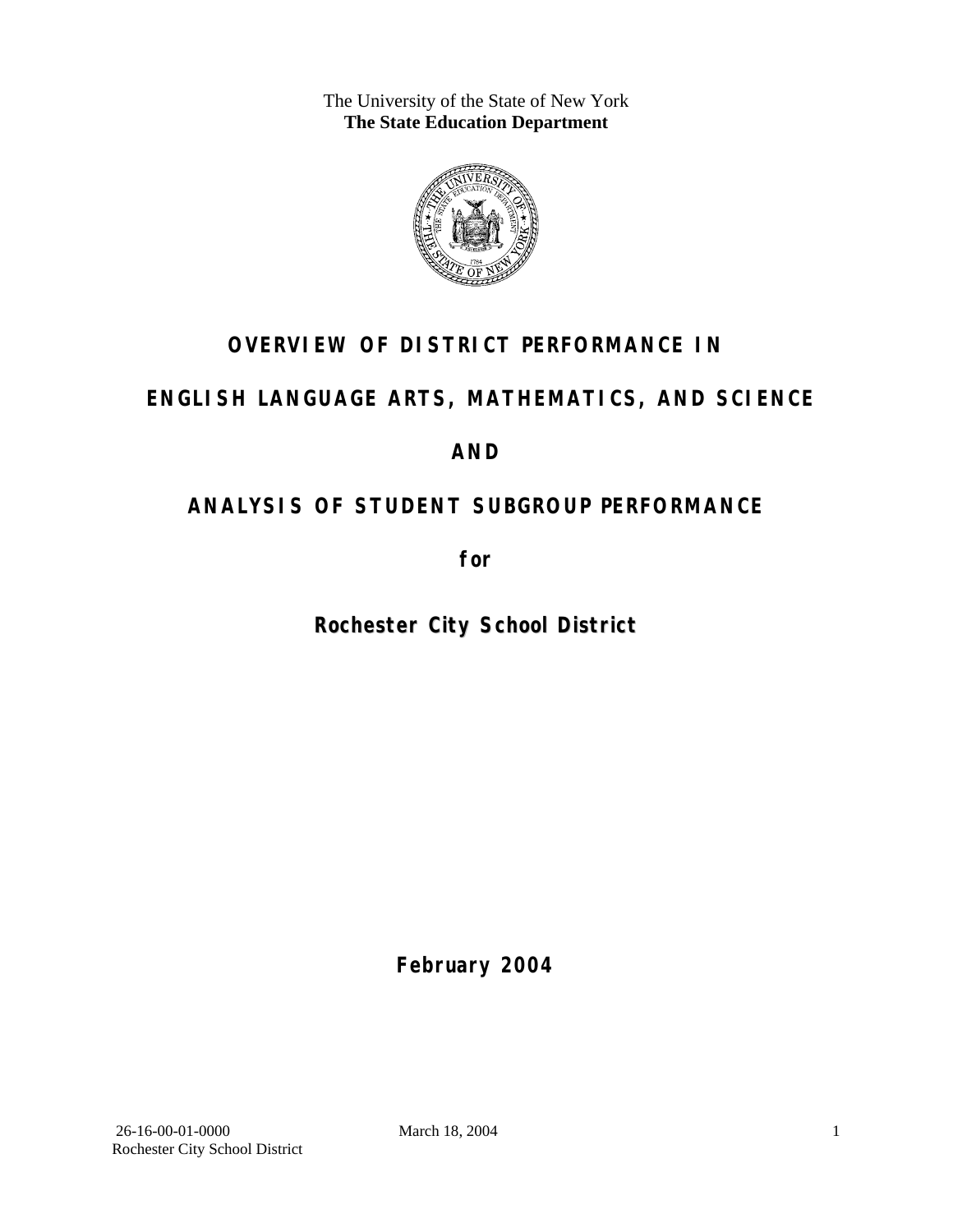#### **THE UNIVERSITY OF THE STATE OF NEW YORK**

#### **Regents of The University**

| Tonawanda             |
|-----------------------|
| <b>Hollis</b>         |
| Staten Island         |
| New Rochelle          |
| Peru                  |
| Huntington            |
| <b>North Syracuse</b> |
| New York              |
| <b>Belle Harbor</b>   |
| Buffalo               |
| Hartsdale             |
| Albany                |
| <b>Bronx</b>          |
| New York              |
| <b>Binghamton</b>     |
| Rochester             |

#### **President of The University and Commissioner of Education**

RICHARD P. MILLS

**Deputy Commissioner for Elementary, Middle, Secondary and Continuing Education**  JAMES A. KADAMUS

#### **Coordinator, School Operations and Management Services**

CHARLES SZUBERLA

#### **Coordinator, Information and Reporting Services**

MARTHA P. MUSSER

The State Education Department does not discriminate on the basis of age, color, religion, creed, disability, marital status, veteran status, national origin, race, gender, genetic predisposition or carrier status, or sexual orientation in its educational programs, services and activities. Portions of this publication can be made available in a variety of formats, including braille, large print or audio tape, upon request. Inquiries concerning this policy of nondiscrimination should be directed to the Department's Office for Diversity, Ethics, and Access, Room 530, Education Building, Albany, NY 12234. **Requests for additional copies of this publication may be made by contacting the Publications Sales Desk, Room 309, Education Building, Albany, NY 12234.** 

Please address all correspondence about this report that is not related to data corrections to:

*School Report Card Coordinator Information and Reporting Services Team New York State Education Department Room 863 EBA 89 Washington Avenue Albany, NY 12234*  E-mail: *RPTCARD@mail.nysed.gov*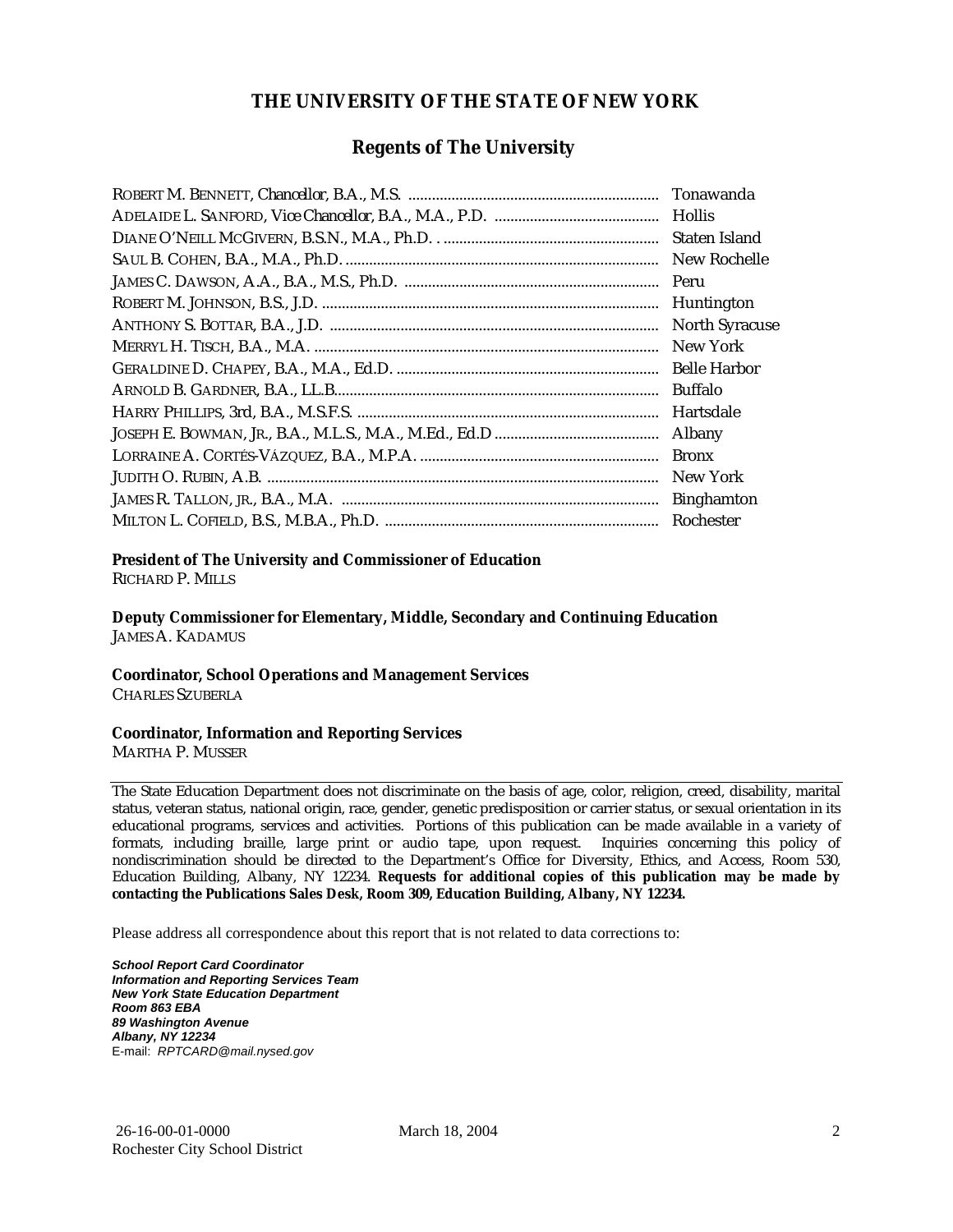The *New York State District Report Card* is an important part of the Board of Regents effort to raise learning standards for all students. It provides information to the public on student performance and other measures of district performance. Knowledge gained from the district report card on a district's strengths and weaknesses can be used to improve instruction and services to students.

The *New York State District Report Card* consists of three parts: the *Overview of District Performance in English Language Arts, Mathematics, and Science and Analysis of Student Subgroup Performance,* the *Comprehensive Information Report,* and the *District Accountability Report*. The *Overview and Analysis* presents performance data on measures required by the federal No Child Left Behind Act: English, mathematics, science, and graduation rate. Performance data on other State assessments can be found in the *Comprehensive Information Report*. The *District Accountability Report* provides information as to whether a district is making adequate progress toward enabling all students to achieve proficiency in English and mathematics.

State assessments are designed to help ensure that all students reach high learning standards. They show whether students are getting the foundation knowledge they need to succeed at the elementary, middle, and commencement levels and beyond. The State requires that students who are not making appropriate progress toward the standards receive academic intervention services.

In the *Overview*, performance on the elementary- and middle-level assessments in English language arts and mathematics and on the middle-level science test is reported in terms of mean scores and the percentage of students scoring at each of the four levels. These levels indicate performance on the standards from seriously deficient to advanced proficiency. Performance on the elementary-level science test is reported in terms of mean scores and the percentage of students making appropriate progress. Regents examination scores are reported in four score ranges. Scores of 65 to 100 are passing; scores of 55 to 64 earn credit toward a local diploma (with the approval of the local board of education). Though each elementary- and middle-level assessment is administered to students in a specific grade, secondary-level assessments are taken by students when they complete the coursework for the core curriculum. Therefore, the performance of students at the secondary level is measured for a student cohort rather than a group of students at a particular grade level. Students are grouped in cohorts according to the year in which they first entered grade 9.

The assessment data in the *Overview and Analysis* are for all tested students in the district, including general-education students and students with disabilities. In the *Overview*, each district's performance is compared with that of all public schools statewide. In the *Analysis*, performance is disaggregated by race/ethnicity, disability status, gender, LEP status, income level, and migrant status.

Explanations of terms referred to or symbols used in this part of the district report card may be found in the glossary on the last page. Further information on the district report card may be found in the guide, *Understanding Your School Report Card: February 2004*, available on the Information and Reporting Services Web site at www.emsc.nysed.gov/irts.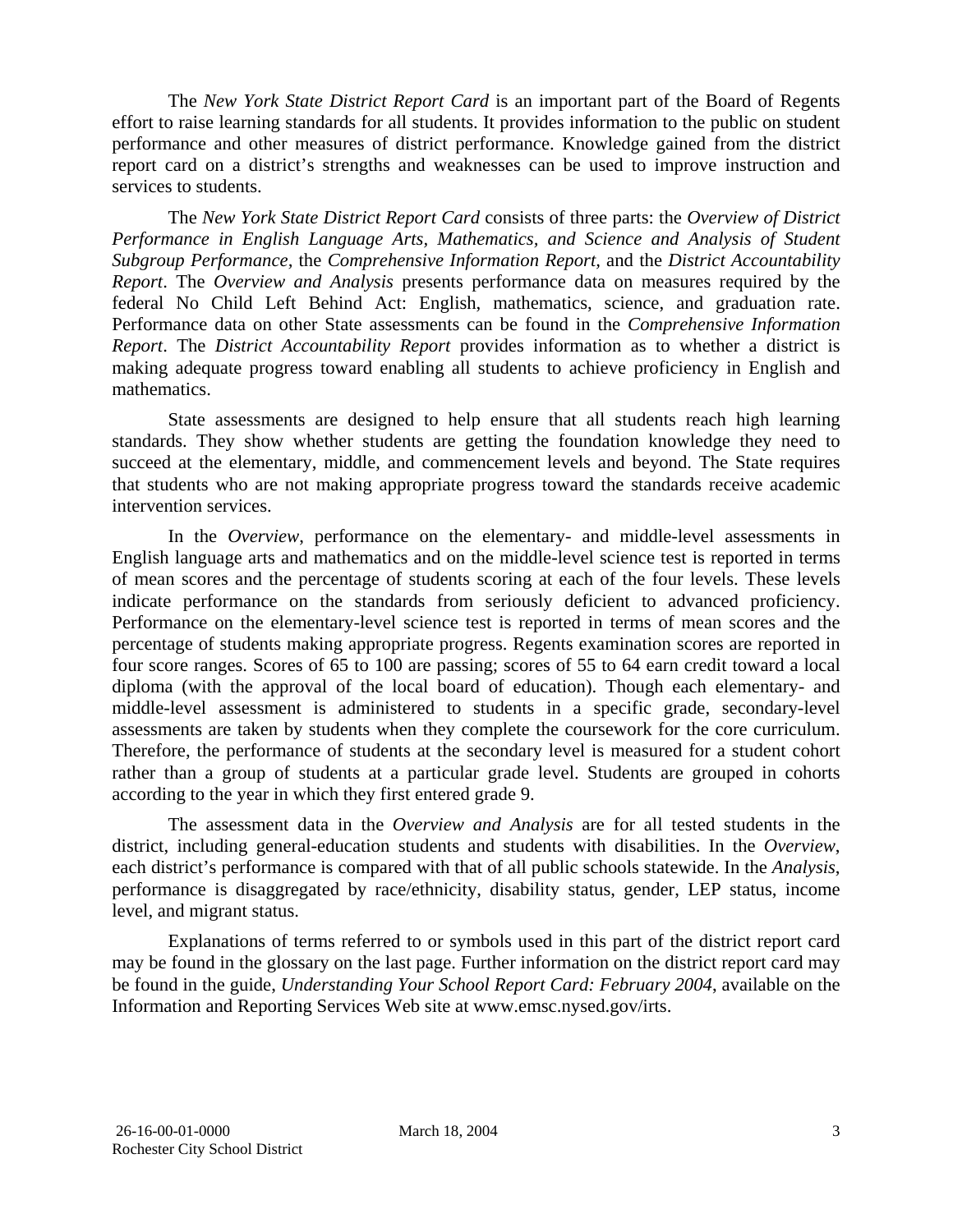# **Overview of District Performance in English Language Arts, Mathematics, and Science**

## **District Profile**

| Superintendent:<br>Manuel J. Rivera |             | Phone: | (585)262-8378             |
|-------------------------------------|-------------|--------|---------------------------|
| ∣ Organization                      | Grade Range |        | <b>Student Enrollment</b> |
| $2002 - 03$                         | <b>NA</b>   |        | 34526                     |

| 2001-02 District-wide Total Expenditure per Pupil      | \$12.552 |
|--------------------------------------------------------|----------|
| 2001-02 NYS Public Schools Total Expenditure per Pupil | \$12,265 |

#### **2002–03 Percentage of Core Classes Taught by Highly Qualified Teachers\***

| <b>Number of Core</b><br><b>Classes</b> | <b>Percent Taught</b><br>by Highly<br>Qualified<br><b>Teachers</b> |
|-----------------------------------------|--------------------------------------------------------------------|
| 5.079                                   | 81%                                                                |
| . .                                     |                                                                    |

\*For the 2002-03 school year, SED is reporting that teachers of core classes are highly qualified if they are certified to teach those classes. However, No Child Left Behind (NCLB) imposes requirements beyond certification for some teachers to be considered highly qualified. In future years, when New York State uses the NCLB criteria for reporting, certified teachers must fulfill all NCLB requirements to be counted as highly qualified.

#### **2002–03 Percentage of Teachers with No Valid Teaching Certificate\***

| Number of<br><b>Teachers</b> | <b>Percent with No</b><br><b>Valid Teaching</b><br><b>Certificate</b> |
|------------------------------|-----------------------------------------------------------------------|
| 3.069                        | 11%                                                                   |

\*This count includes teachers with temporary licenses who do not have a valid permanent, provisional, or transitional teaching certificate.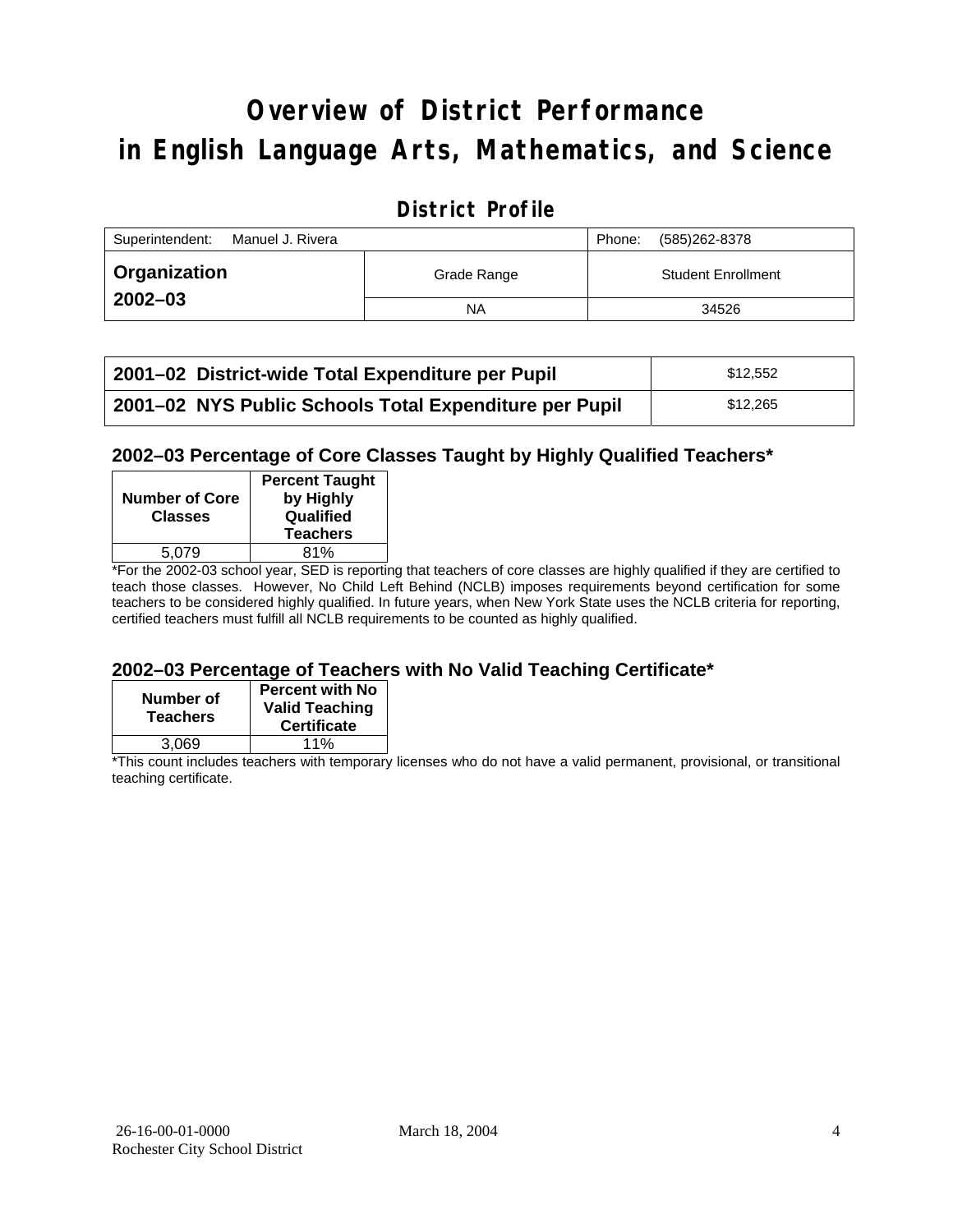English Language Arts



| <b>Counts of Students Tested</b>              |                    |                    |                    |                    |              |                   |
|-----------------------------------------------|--------------------|--------------------|--------------------|--------------------|--------------|-------------------|
| <b>Performance at</b><br><b>This District</b> | Level 1<br>455-602 | Level 2<br>603-644 | Level 3<br>645-691 | Level 4<br>692-800 | <b>Total</b> | <b>Mean Score</b> |
| Jan-Feb 2001                                  | 451                | 1272               | 1052               | 199                | 2974         | 638               |
| Jan-Feb 2002                                  | 323                | 1299               | 1117               | 292                | 3031         | 645               |
| Feb 2003                                      | 340                | 1274               | 993                | 211                | 2818         | 640               |

|         | Elementary-Level English Language Arts Levels — Listening, Reading, and Writing Standards                 |  |  |  |  |  |
|---------|-----------------------------------------------------------------------------------------------------------|--|--|--|--|--|
| Level 4 | These students exceed the standards and are moving toward high performance on the Regents examination.    |  |  |  |  |  |
| Level 3 | These students meet the standards and, with continued steady growth, should pass the Regents examination. |  |  |  |  |  |
| Level 2 | These students <b>need extra help</b> to meet the standards and pass the Regents examination.             |  |  |  |  |  |
| Level 1 | These students have serious academic deficiencies.                                                        |  |  |  |  |  |

**Performance of Limited English Proficient Students Taking the New York State English as a Second Language Achievement Test (NYSESLAT) as the Measure of English Language Arts Achievement**

| Grade 4 | <b>Number</b><br>Tested | Level 1 | Level 2 | Level 3 | Level 4 |
|---------|-------------------------|---------|---------|---------|---------|
| 2003    | 113                     | 32      | 24      | 13      | 44      |

**Performance of Students with Severe Disabilities on the New York State Alternate Assessment (NYSAA) in English** 

| <b>Elementary Level</b> | <b>Number</b><br>Tested | AA-Level 1 | AA-Level 2 | AA-Level 3 | AA-Level 4 |
|-------------------------|-------------------------|------------|------------|------------|------------|
| $2002 - 03$             |                         |            |            |            |            |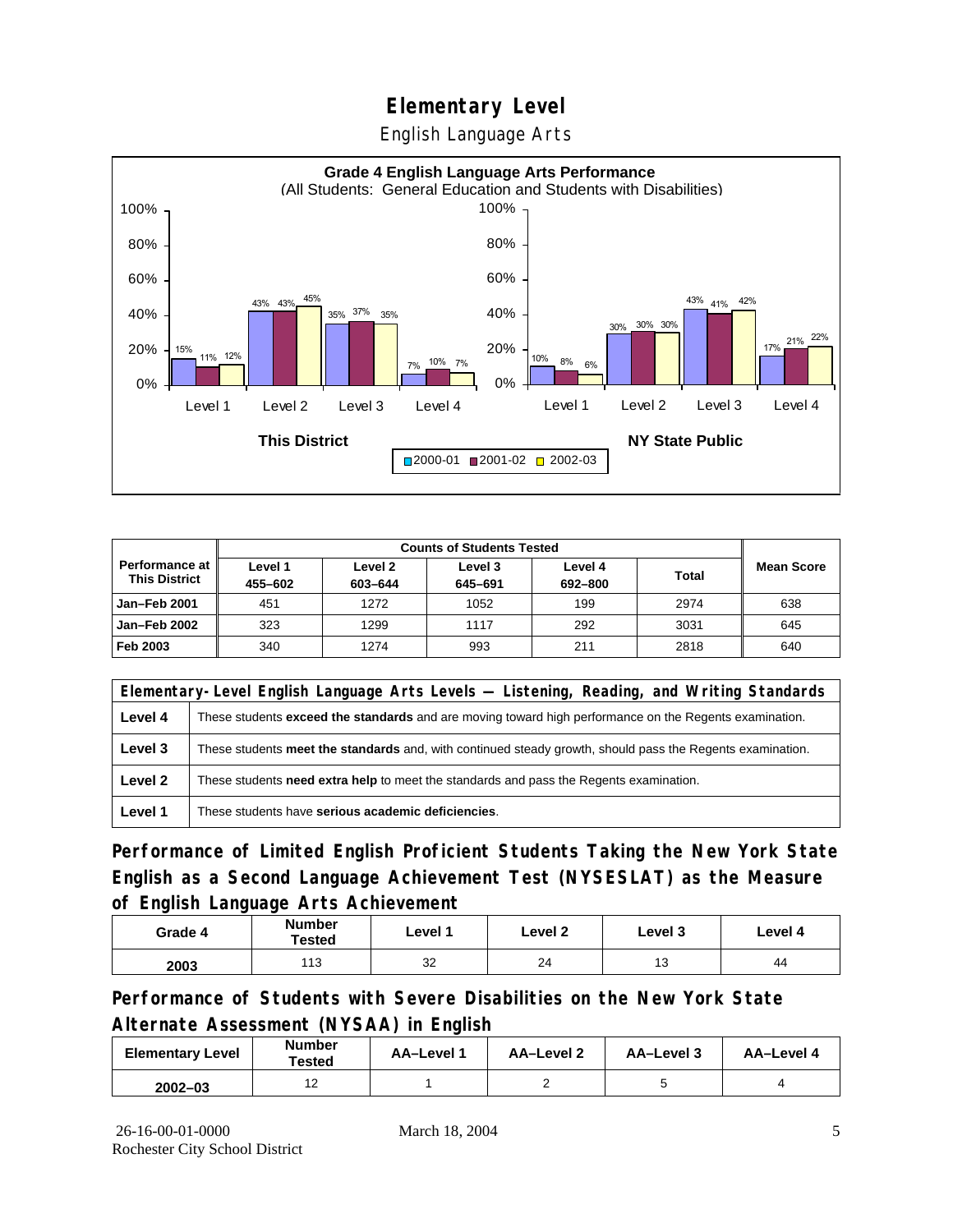#### **Mathematics**



| <b>Counts of Students Tested</b>                |                    |                               |                    |                    |              |                   |
|-------------------------------------------------|--------------------|-------------------------------|--------------------|--------------------|--------------|-------------------|
| <b>Performance at I</b><br><b>This District</b> | ∟evel 1<br>448-601 | Level <sub>2</sub><br>602-636 | Level 3<br>637-677 | Level 4<br>678-810 | <b>Total</b> | <b>Mean Score</b> |
| May 2001                                        | 458                | 1135                          | 1182               | 269                | 3044         | 635               |
| May 2002                                        | 407                | 1268                          | 1148               | 216                | 3039         | 633               |
| May 2003                                        | 270                | 1011                          | 1416               | 309                | 3006         | 641               |

| Elementary-Level Mathematics Levels - |                                                                                                               |  |  |  |
|---------------------------------------|---------------------------------------------------------------------------------------------------------------|--|--|--|
|                                       | Knowledge, Reasoning, and Problem-Solving Standards                                                           |  |  |  |
| Level 4                               | These students <b>exceed the standards</b> and are moving toward high performance on the Regents examination. |  |  |  |
| Level 3                               | These students meet the standards and, with continued steady growth, should pass the Regents examination.     |  |  |  |
| Level 2                               | These students need extra help to meet the standards and pass the Regents examination.                        |  |  |  |
| Level 1                               | These students have serious academic deficiencies.                                                            |  |  |  |

## **Performance of Students with Severe Disabilities on the New York State Alternate Assessment (NYSAA) in Mathematics**

| <b>Elementary Level</b> | <b>Number</b><br>Tested | <b>AA-Level 1</b> | AA-Level 2 | AA-Level 3 | AA-Level 4 |
|-------------------------|-------------------------|-------------------|------------|------------|------------|
| $2002 - 03$             |                         |                   |            |            |            |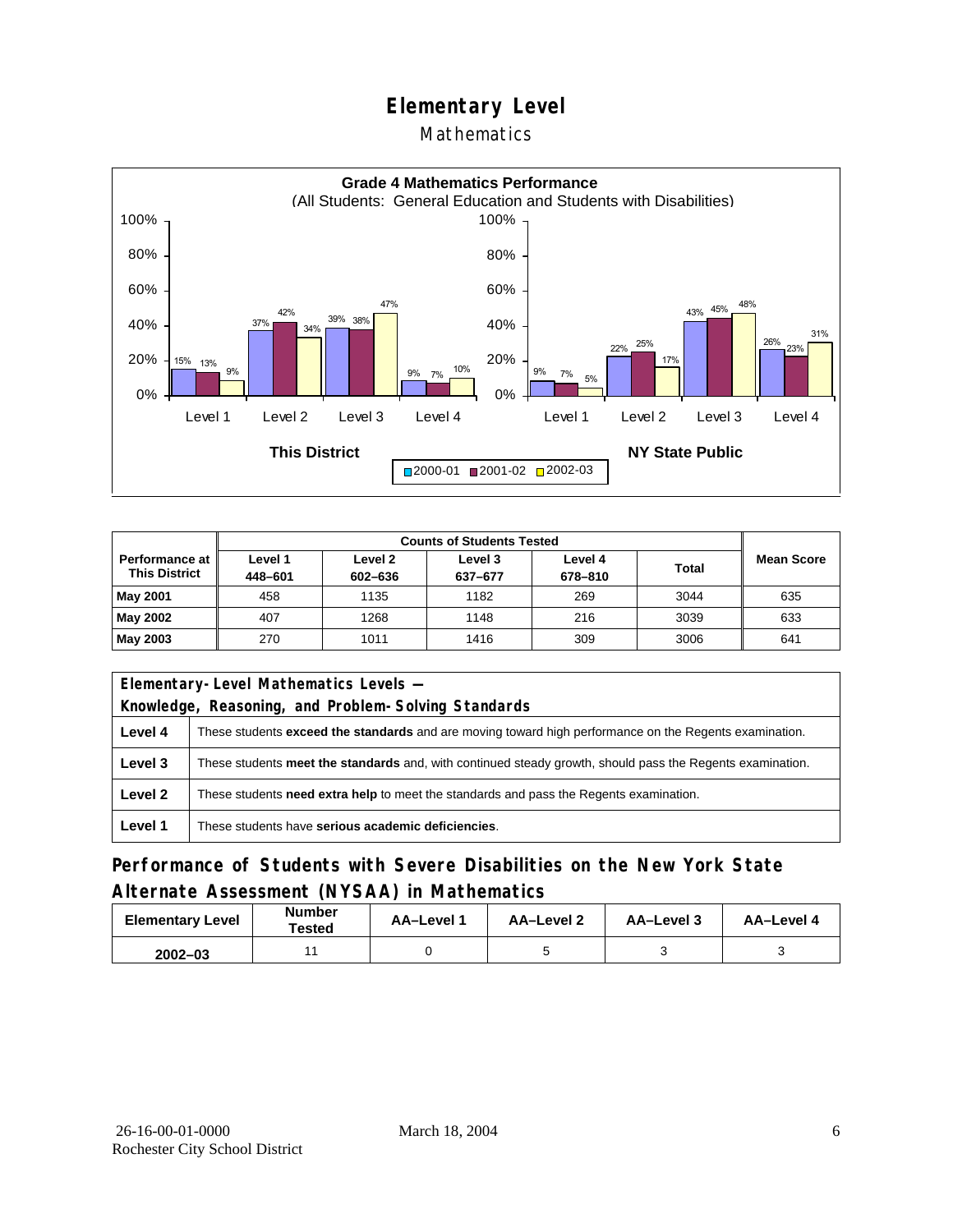Science Multiple-Choice



**All Students** 

|                 |      | Number Tested   Number Above SDL   Mean Score |    |  |  |  |  |
|-----------------|------|-----------------------------------------------|----|--|--|--|--|
| May 2001        | 3120 | 1572                                          | 29 |  |  |  |  |
| <b>May 2002</b> | 2987 | 1622                                          | 30 |  |  |  |  |
| May 2003        | 2972 | 1510                                          | 29 |  |  |  |  |

| Grade 4 Science - Knowledge, Reasoning, and Problem-Solving Standards |                                                                                                                                                                                                                                          |  |  |  |  |
|-----------------------------------------------------------------------|------------------------------------------------------------------------------------------------------------------------------------------------------------------------------------------------------------------------------------------|--|--|--|--|
| <b>Multiple-Choice</b><br><b>Test Component</b>                       | This component contains 45 multiple-choice questions based upon the New York State Elementary<br>Science Syllabus and referenced to the New York State Learning Standards for Mathematics, Science<br>and Technology (Elementary Level). |  |  |  |  |
| <b>State Designated</b><br>Level (SDL)                                | Students who correctly answer fewer than 30 of the 45 questions of the multiple-choice test component<br>must receive academic intervention services in the following term of instruction.                                               |  |  |  |  |
| <b>Mean Scores</b>                                                    | For the multiple-choice test component, the mean score is the average number of correct answers for<br>students tested. If all tested students answered all questions correctly, this score would be 45.                                 |  |  |  |  |

# **Elementary Level**

#### Science Performance Test

The elementary-level science test is composed of two sections, the multiple-choice section (described above) and the performance test. The performance test is not used to determine the need for academic intervention services or for accountability purposes because not all students are administered the same three tasks.

| <b>All Students</b>                       |      |    |  |  |  |  |  |
|-------------------------------------------|------|----|--|--|--|--|--|
| <b>Number Tested</b><br><b>Mean Score</b> |      |    |  |  |  |  |  |
| May 2001                                  | 2904 | 31 |  |  |  |  |  |
| May 2002                                  | 2815 | 32 |  |  |  |  |  |
| <b>May 2003</b><br>29<br>2790             |      |    |  |  |  |  |  |

### **Performance of Students with Severe Disabilities on the New York State Alternate Assessment (NYSAA) in Science**

| <b>Elementary Level</b> | <b>Number</b><br>Tested | AA-Level | AA-Level 2 | AA-Level 3 | AA-Level 4 |
|-------------------------|-------------------------|----------|------------|------------|------------|
| $2002 - 03$             |                         |          |            |            |            |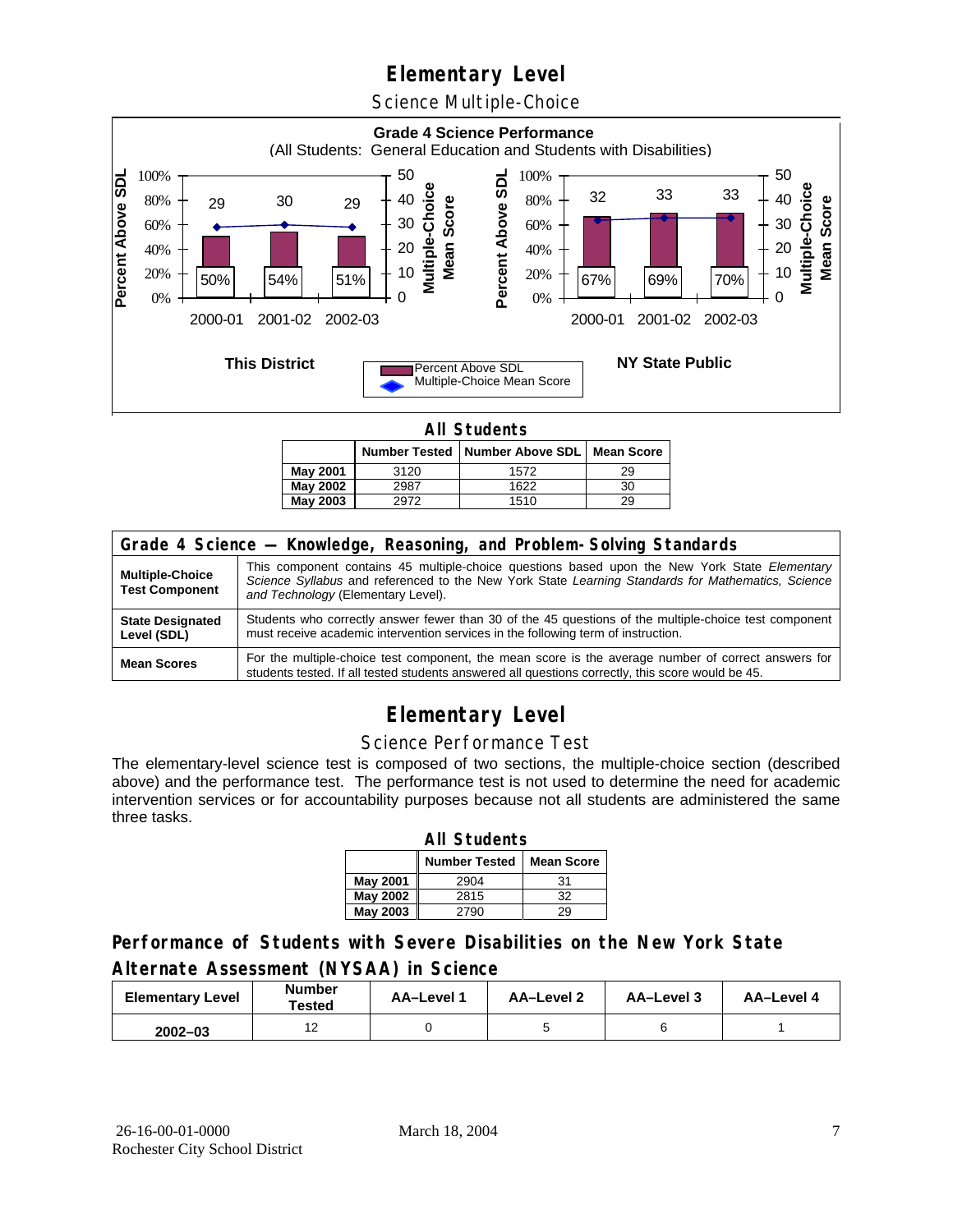English Language Arts



|                                          |                    | <b>Counts of Students Tested</b> |                    |                    |       |                   |  |  |
|------------------------------------------|--------------------|----------------------------------|--------------------|--------------------|-------|-------------------|--|--|
| Performance at I<br><b>This District</b> | Level 1<br>527-661 | Level 2<br>662-700               | Level 3<br>701-738 | Level 4<br>739-830 | Total | <b>Mean Score</b> |  |  |
| <b>May 2001</b>                          | 492                | 1135                             | 480                | 72                 | 2179  | 683               |  |  |
|                                          | Level 1<br>527-659 | Level 2<br>660-698               | Level 3<br>699-737 | Level 3<br>738-830 | Total |                   |  |  |
| <b>March 2002</b>                        | 284                | 1546                             | 372                | 43                 | 2245  | 681               |  |  |
|                                          | Level 1<br>527-657 | Level 2<br>658-696               | Level 3<br>697-736 | Level 4<br>737-830 | Total |                   |  |  |
| January 2003                             | 542                | 1500                             | 404                | 27                 | 2473  | 674               |  |  |

|         | Middle-Level English Language Arts Levels — Listening, Reading, and Writing Standards                         |  |  |  |  |
|---------|---------------------------------------------------------------------------------------------------------------|--|--|--|--|
| Level 4 | These students <b>exceed the standards</b> and are moving toward high performance on the Regents examination. |  |  |  |  |
| Level 3 | These students meet the standards and, with continued steady growth, should pass the Regents examination.     |  |  |  |  |
| Level 2 | These students need extra help to meet the standards and pass the Regents examination.                        |  |  |  |  |
| Level 1 | These students have serious academic deficiencies.                                                            |  |  |  |  |

**Performance of Limited English Proficient Students Taking the New York State English as a Second Language Achievement Test (NYSESLAT) as the Measure of English Language Arts Achievement**

| Grade 8 | <b>Number</b><br>Tested | Level 1 | Level 2 | Level 3 | Level 4     |
|---------|-------------------------|---------|---------|---------|-------------|
| 2003    | 37                      |         |         |         | $\sim$<br>▵ |

**Performance of Students with Severe Disabilities on the New York State Alternate Assessment (NYSAA) in English** 

| Grade 8     | <b>Number</b><br>Tested | AA-Level 1 | AA-Level 2 | AA-Level 3 | AA-Level 4 |
|-------------|-------------------------|------------|------------|------------|------------|
| $2002 - 03$ |                         |            |            |            |            |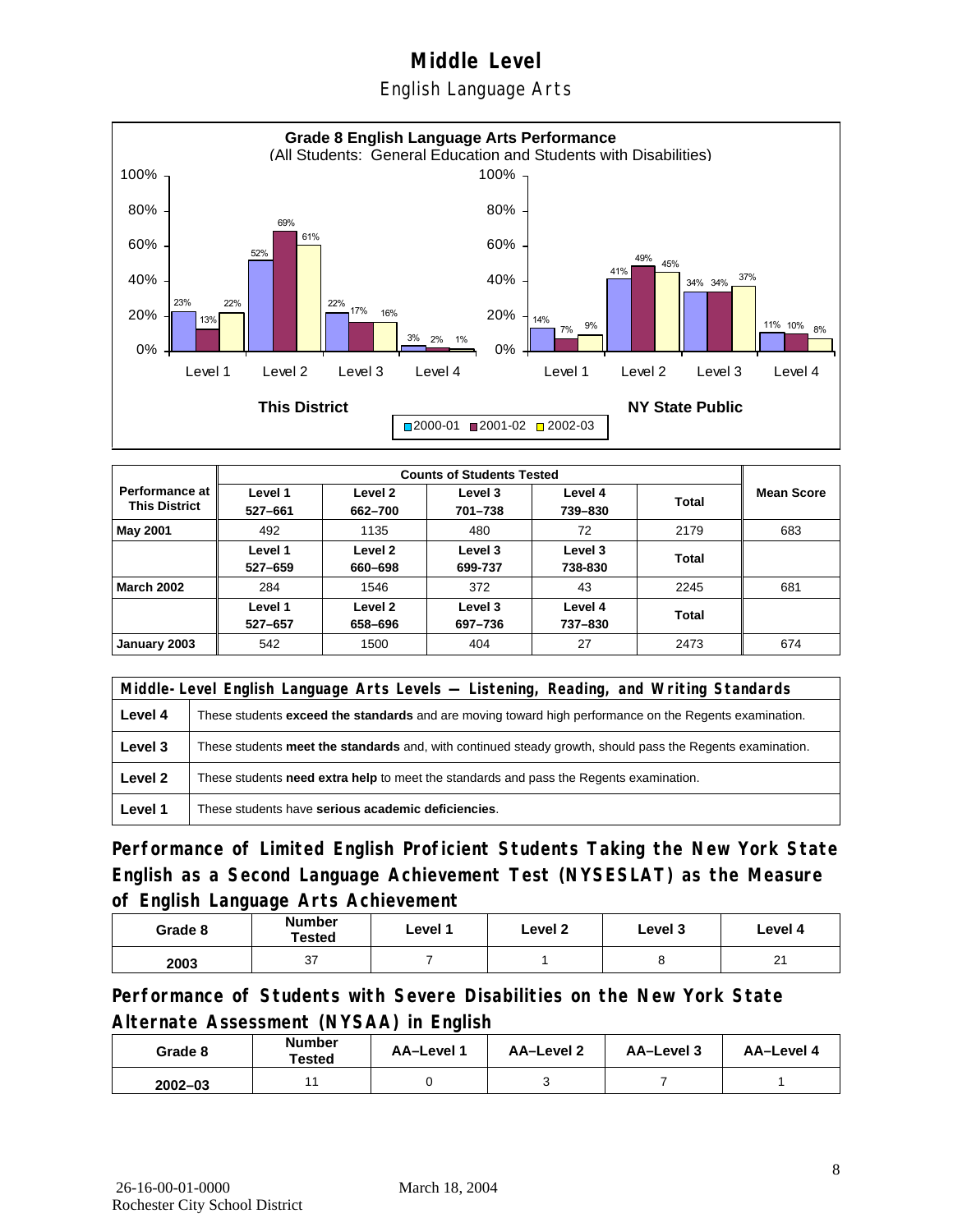#### Mathematics



| Performance at I<br><b>This District</b> | Level 1<br>517-680 | Level 2<br>681-715 | Level 3<br>716-759 | Level 4<br>760-882 | <b>Total</b> | <b>Mean Score</b> |
|------------------------------------------|--------------------|--------------------|--------------------|--------------------|--------------|-------------------|
| May 2001                                 | 1304               | 705                | 222                | 17                 | 2248         | 673               |
| May 2002                                 | 1303               | 847                | 279                | 15                 | 2444         | 675               |
| May 2003                                 | 1205               | 951                | 252                | 10                 | 2418         | 677               |

|         | Middle-Level Mathematics Levels — Knowledge, Reasoning, and Problem-Solving Standards                     |  |  |  |  |
|---------|-----------------------------------------------------------------------------------------------------------|--|--|--|--|
| Level 4 | These students exceed the standards and are moving toward high performance on the Regents examination.    |  |  |  |  |
| Level 3 | These students meet the standards and, with continued steady growth, should pass the Regents examination. |  |  |  |  |
| Level 2 | These students <b>need extra help</b> to meet the standards and pass the Regents examination.             |  |  |  |  |
| Level 1 | These students have serious academic deficiencies.                                                        |  |  |  |  |

### **Performance of Students with Severe Disabilities on the New York State Alternate Assessment (NYSAA) in Mathematics**

| <b>Middle Level</b> | <b>Number</b><br>Tested | AA-Level | AA-Level 2 | AA-Level 3 | AA-Level 4 |
|---------------------|-------------------------|----------|------------|------------|------------|
| $2002 - 03$         |                         |          |            |            |            |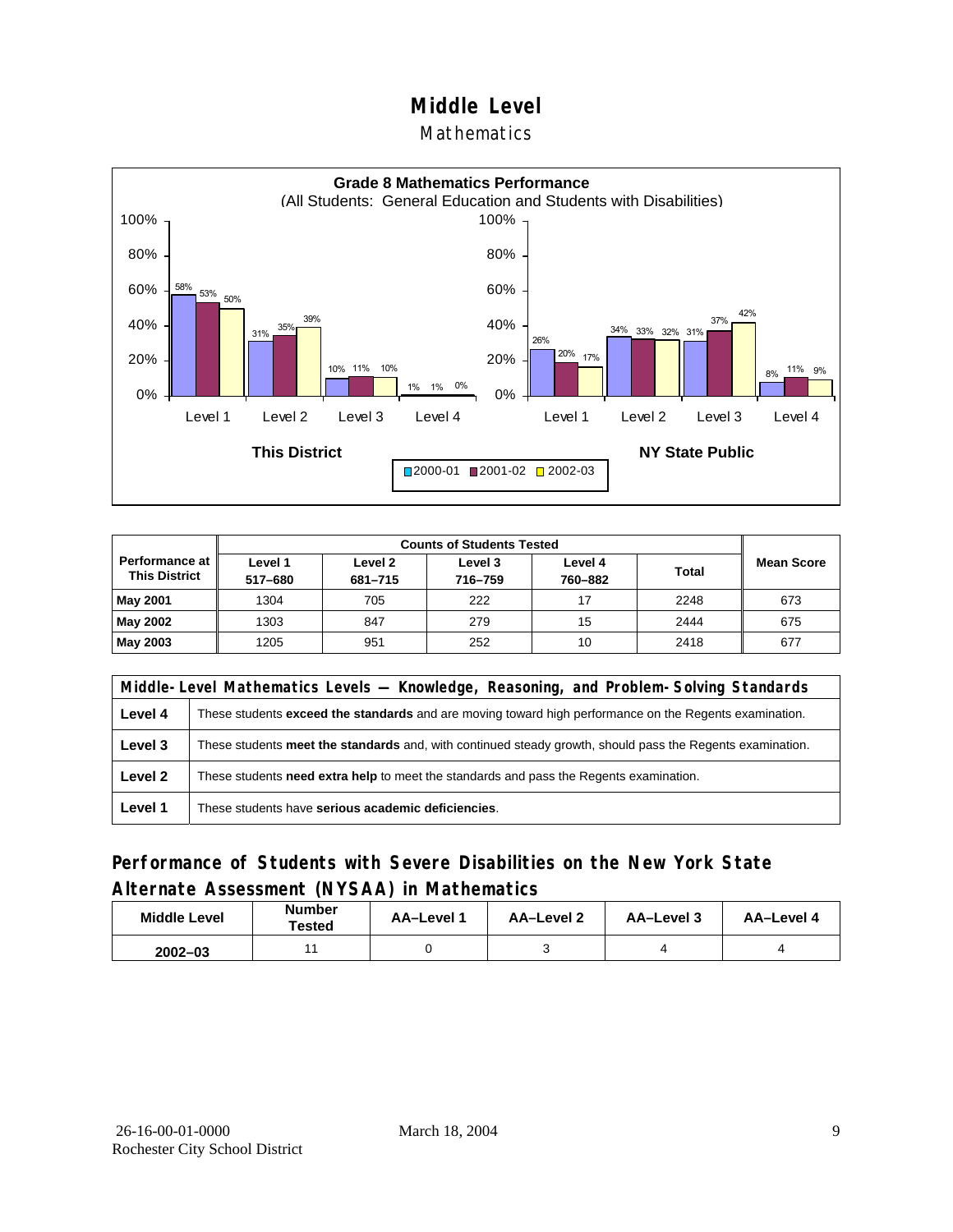#### **Science**



| <b>Performance at This District</b> |                             |         |         |         |         |       |                   |  |
|-------------------------------------|-----------------------------|---------|---------|---------|---------|-------|-------------------|--|
|                                     |                             | Level 1 | Level 2 | Level 3 | Level 4 | Total | <b>Mean Score</b> |  |
| <b>June 2002</b>                    | <b>Middle-Level Science</b> | 339     | 833     | 691     | 62      | 1925  | 57                |  |
|                                     | <b>Regents Science</b>      |         |         |         |         |       |                   |  |
| January/                            | <b>Middle-Level Science</b> | 246     | 857     | 749     | 38      | 1890  | 60                |  |
|                                     | June 2003   Regents Science |         |         | 134     | 30      | 185   | 75                |  |

|         | Middle-Level Science Levels — Knowledge, Reasoning, and Problem-Solving Standards*                                                                                                             |  |  |  |  |  |  |  |  |
|---------|------------------------------------------------------------------------------------------------------------------------------------------------------------------------------------------------|--|--|--|--|--|--|--|--|
| Level 4 | These students exceed the standards on the middle-level science test and are moving toward high performance<br>on the Regents examinations or score 85-100 on a Regents science examination.   |  |  |  |  |  |  |  |  |
| Level 3 | These students meet the standards on the middle-level science test and, with continued steady growth, should<br>pass the Regents examinations or score 65–84 on a Regents science examination. |  |  |  |  |  |  |  |  |
| Level 2 | These students need extra help to meet the standards for middle-level science and to pass the Regents<br>examinations or score 55-64 on a Regents science examination.                         |  |  |  |  |  |  |  |  |
| Level 1 | These students have serious academic deficiencies as evidenced in the middle-level science test or score 0–54<br>on a Regents science examination.                                             |  |  |  |  |  |  |  |  |

\*Students may demonstrate proficiency in middle-level science by scoring at Level 3 or above on the middle-level science test or by scoring 65 or above on a Regents examination in science.

## **Performance of Students with Severe Disabilities on the New York State Alternate Assessment (NYSAA) in Science**

| Middle-Level | Number<br>Tested | AA-Level 1 | AA-Level 2 | AA-Level 3 | AA-Level 4 |  |
|--------------|------------------|------------|------------|------------|------------|--|
| $2002 - 03$  |                  |            |            |            |            |  |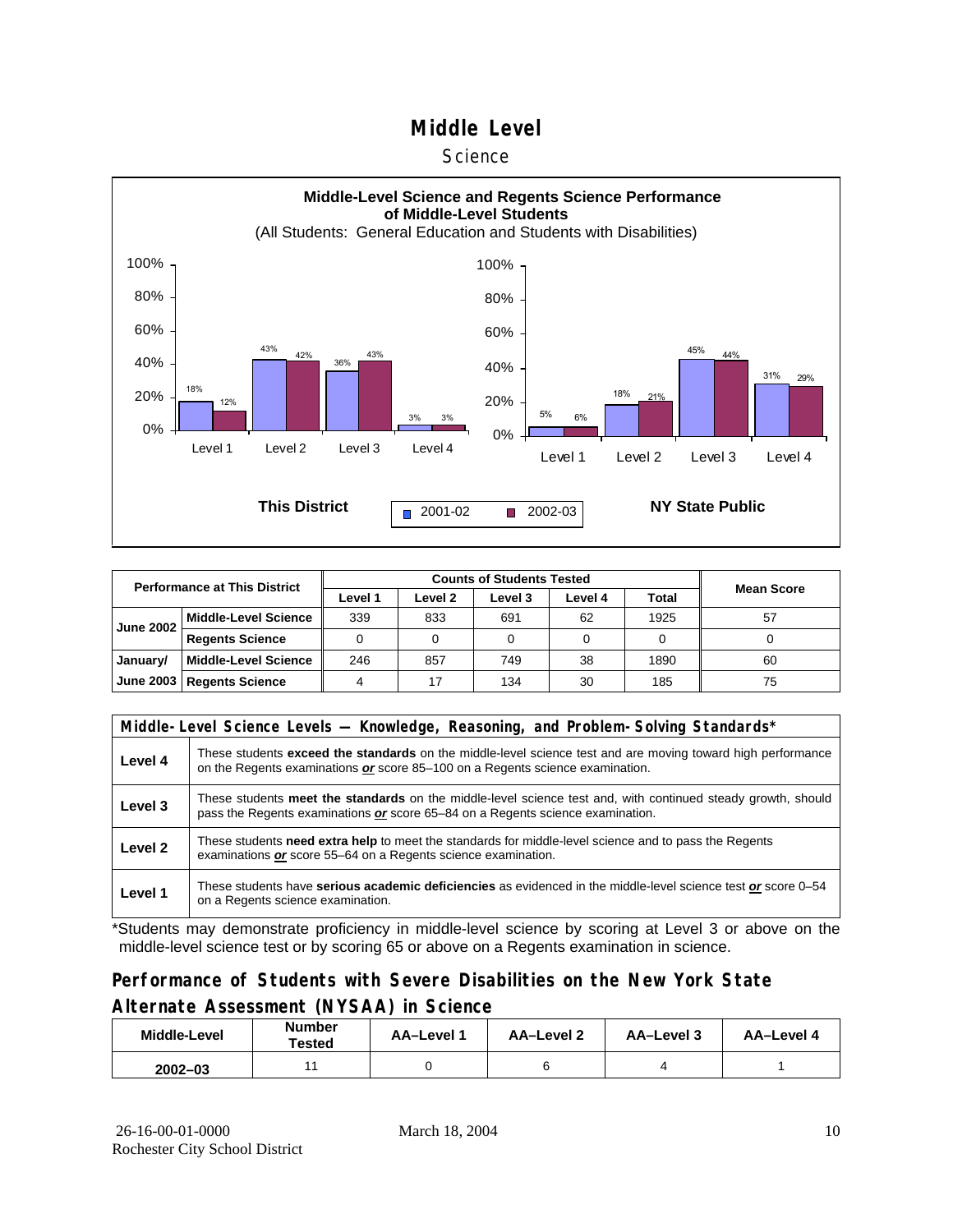## **High School English Achievement after Four Years of Instruction**

 The graph and table below present performance of the 1997, 1998, and 1999 cohort members, four years after entering grade 9, in meeting the graduation assessment requirement in English. A score of 65 or above on the Regents comprehensive examination in English is considered passing. Only the highest score of each student is counted, regardless of how many times the student took the examination. In the graph, students passing approved alternatives to this examination are counted as scoring in the 65 to 84 range. RCT results are not included in the graph. In the first table, the numbers of students who met the graduation requirement by passing an approved alternative are listed separately. The second table shows the competency test performance of students with disabilities eligible for the safety net who did not score 55 or above on a Regents examination or approved alternative. Students who score 55 to 64 on the Regents examination in comprehensive English may be given credit towards a local high school diploma if allowed by the district board of education. The data in these tables and chart show the performance of the cohorts as of June  $30<sup>th</sup>$  of the fourth year after first entering grade 9. Data for the 1999 cohort include all students in cohorts in the district's schools, students continuously enrolled in the district who transferred between schools within the district, and students placed outside the district but who are the reporting responsibility of the district. Data for the 1998 cohort include all students in cohorts in the district's schools.



|             | English Graduation Requirement Achievement after Four Years of High School*                                                                                                                                                                                               |    |     |     |     |  |  |  |  |  |  |  |
|-------------|---------------------------------------------------------------------------------------------------------------------------------------------------------------------------------------------------------------------------------------------------------------------------|----|-----|-----|-----|--|--|--|--|--|--|--|
|             | <b>Cohort Members</b><br>Approved<br><b>Highest Score</b><br><b>Highest Score</b><br><b>Highest Score</b><br><b>Highest Score</b><br>Between 55 and 64<br><b>Alternative Credit</b><br>Between 85 and 100<br>Between 0 and 54<br>Between 65 and 84<br><b>All Students</b> |    |     |     |     |  |  |  |  |  |  |  |
| 1997 Cohort | 1369                                                                                                                                                                                                                                                                      | 74 | 340 | 445 | 47  |  |  |  |  |  |  |  |
| 1998 Cohort | 1219                                                                                                                                                                                                                                                                      | 50 | 231 | 554 | 94  |  |  |  |  |  |  |  |
| 1999 Cohort | 1414                                                                                                                                                                                                                                                                      | 74 | 290 | 521 | 152 |  |  |  |  |  |  |  |

\*Assessments used to determine counts in this table include the Regents examination in comprehensive English, the component retest in English, and approved alternatives.

| Performance of Students Who Took the Regents<br><b>Competency Tests in Reading and Writing to Meet the</b><br><b>Graduation Requirement*</b> |    |    |  |  |  |  |  |  |
|----------------------------------------------------------------------------------------------------------------------------------------------|----|----|--|--|--|--|--|--|
| <b>Failed RCT in Reading</b><br><b>Passed the RCTs</b><br>and/or Writing                                                                     |    |    |  |  |  |  |  |  |
| 1997 Cohort                                                                                                                                  | 17 | 20 |  |  |  |  |  |  |
| 1998 Cohort                                                                                                                                  | 12 | 24 |  |  |  |  |  |  |
| 1999 Cohort                                                                                                                                  | 22 | 34 |  |  |  |  |  |  |

\*Includes only students eligible for the safety net who did not score 55 or higher on the Regents examination or an approved alternative.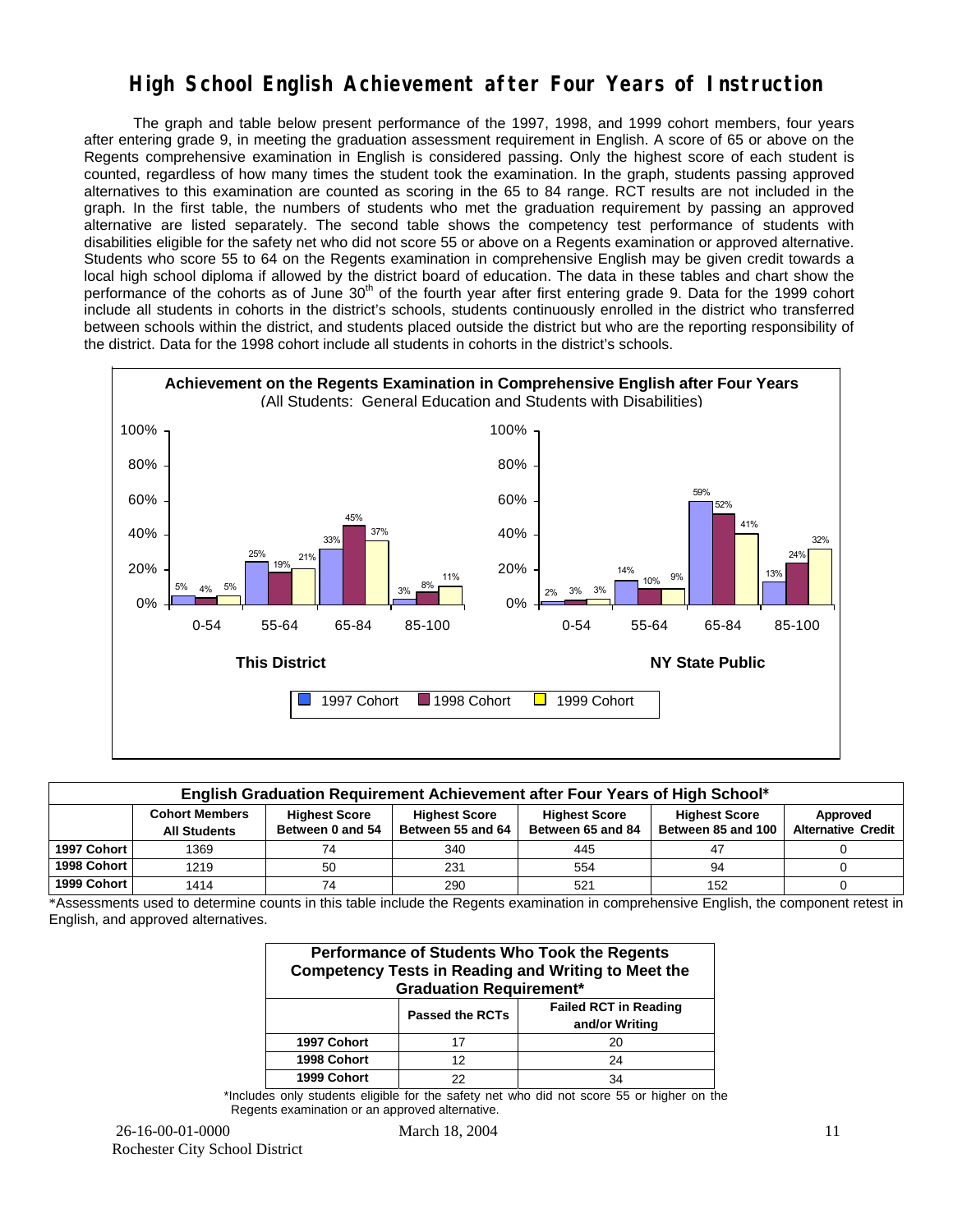## **High School Mathematics Achievement after Four Years of Instruction**

 The graph and table below present performance of the 1997, 1998, and 1999 cohort members, four years after entering grade 9, in meeting the graduation assessment requirement in mathematics. A score of 65 or above on a Regents examination in mathematics is considered passing. Only the highest score of each student is counted, regardless of how many times the student took the examination. In the graph, students passing approved alternatives to these examinations are counted as scoring in the 65 to 84 range. RCT results are not included in the graph. In the first table, the numbers of students who met the graduation requirement by passing an approved alternative are listed separately. The second table shows the competency test performance of students with disabilities eligible for the safety net who did not score 55 or above on a Regents examination or approved alternative. Students who score 55 to 64 on a Regents examination in mathematics may be given credit towards a local high school diploma if allowed by the district board of education. The data in these tables and chart show the performance of the cohorts as of June 30<sup>th</sup> of the fourth year after first entering grade 9. Data for the 1999 cohort include all students in cohorts in the district's schools, students continuously enrolled in the district who transferred between schools within the district, and students placed outside the district but who are the reporting responsibility of the district. Data for the 1998 cohort include all students in cohorts in the district's schools.



| Mathematics Graduation Requirement Achievement after Four Years of High School* |                       |                      |                      |                   |                    |                           |  |  |  |  |
|---------------------------------------------------------------------------------|-----------------------|----------------------|----------------------|-------------------|--------------------|---------------------------|--|--|--|--|
|                                                                                 | <b>Cohort Members</b> | <b>Highest Score</b> | <b>Highest Score</b> | Approved          |                    |                           |  |  |  |  |
|                                                                                 | <b>All Students</b>   | Between 0 and 54     | Between 55 and 64    | Between 65 and 84 | Between 85 and 100 | <b>Alternative Credit</b> |  |  |  |  |
| 1997 Cohort                                                                     | 1369                  | 215                  | 163                  | 472               | 171                |                           |  |  |  |  |
| 1998 Cohort                                                                     | 1219                  | 94                   | 168                  | 511               | 206                |                           |  |  |  |  |
| 1999 Cohort                                                                     | 1414                  | 138                  | 169                  | 509               | 227                |                           |  |  |  |  |

\*Assessments used to determine counts in this table include a Regents examination in mathematics, the component retest in mathematics, and approved alternatives.

| Performance of Students Who Took the Regents<br><b>Competency Test in Mathematics to Meet the</b><br><b>Graduation Requirement*</b> |                       |                                   |  |  |  |  |  |  |
|-------------------------------------------------------------------------------------------------------------------------------------|-----------------------|-----------------------------------|--|--|--|--|--|--|
|                                                                                                                                     | <b>Passed the RCT</b> | <b>Failed at Least</b><br>One RCT |  |  |  |  |  |  |
| 1997 Cohort                                                                                                                         | 46                    | 15                                |  |  |  |  |  |  |
| 1998 Cohort                                                                                                                         | 15                    | 15                                |  |  |  |  |  |  |
| 1999 Cohort                                                                                                                         | 36                    | 16                                |  |  |  |  |  |  |

\*Includes only students eligible for the safety net who did not score 55 or higher on the Regents examination or an approved alternative.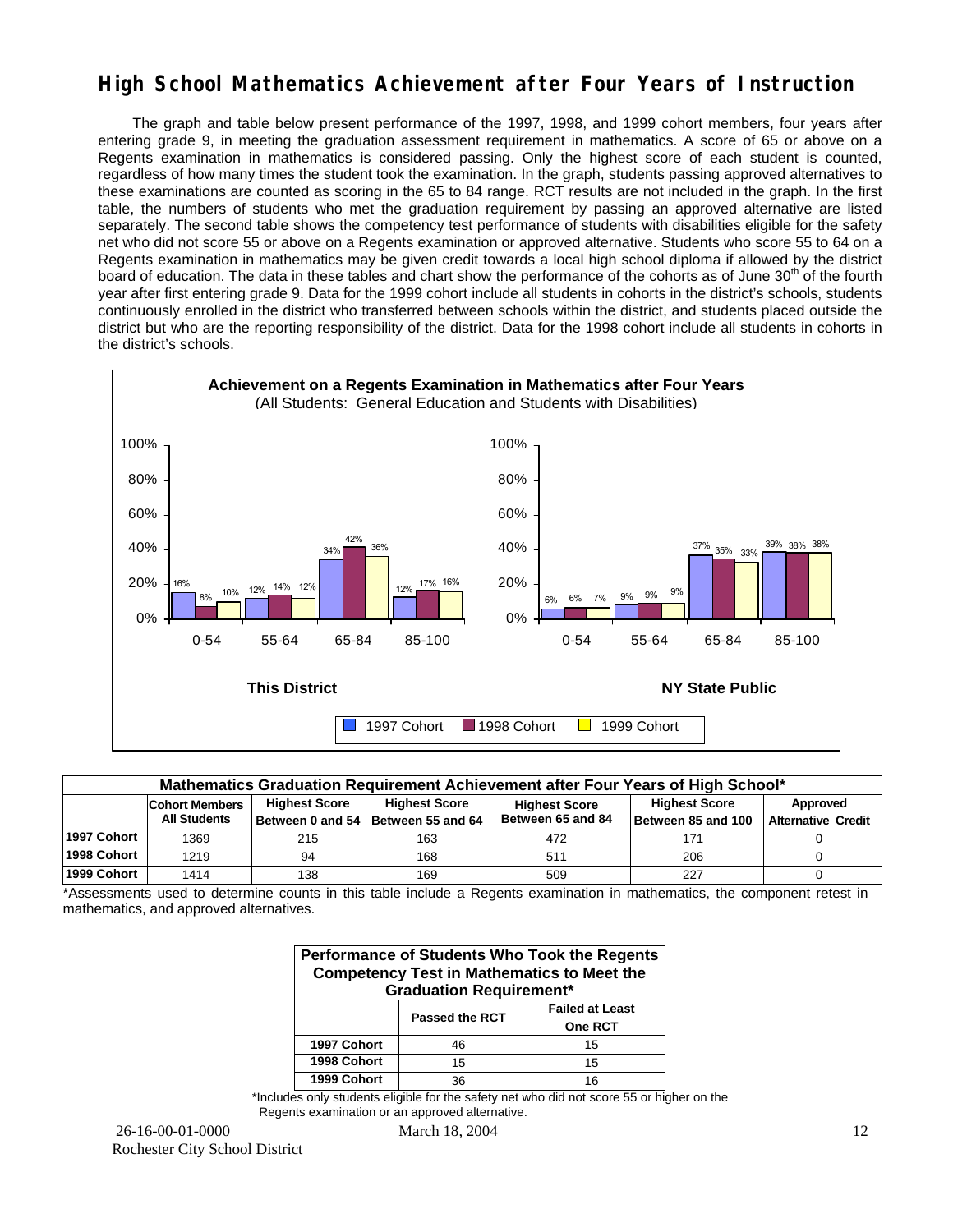## **Cohort Graduation Rates**

 Students were counted as graduates if they earned a local diploma with or without a Regents endorsement by August 31<sup>st</sup> of the fourth year after first entering grade 9. The graduation-rate cohort includes students who transferred to general education development (GED) programs. These students were not counted in the 1998 school accountability cohort for English and mathematics.



| <b>Cohort Graduation Rates</b> |                                  |                                |                                                                    |                     |  |  |  |  |  |
|--------------------------------|----------------------------------|--------------------------------|--------------------------------------------------------------------|---------------------|--|--|--|--|--|
|                                | <b>Cohort</b><br>Members*<br>(a) | <b>Transfers to GED</b><br>(b) | <b>Graduation Rate</b><br><b>Cohort</b><br><b>Members</b><br>(a+b) | Number<br>Graduated |  |  |  |  |  |
| 1998 Cohort                    | 1310<br>--                       | 232                            | 1542                                                               | 787                 |  |  |  |  |  |

 $*$ Count as of August 31 $<sup>st</sup>$  of the fourth year after first entering grade 9.</sup>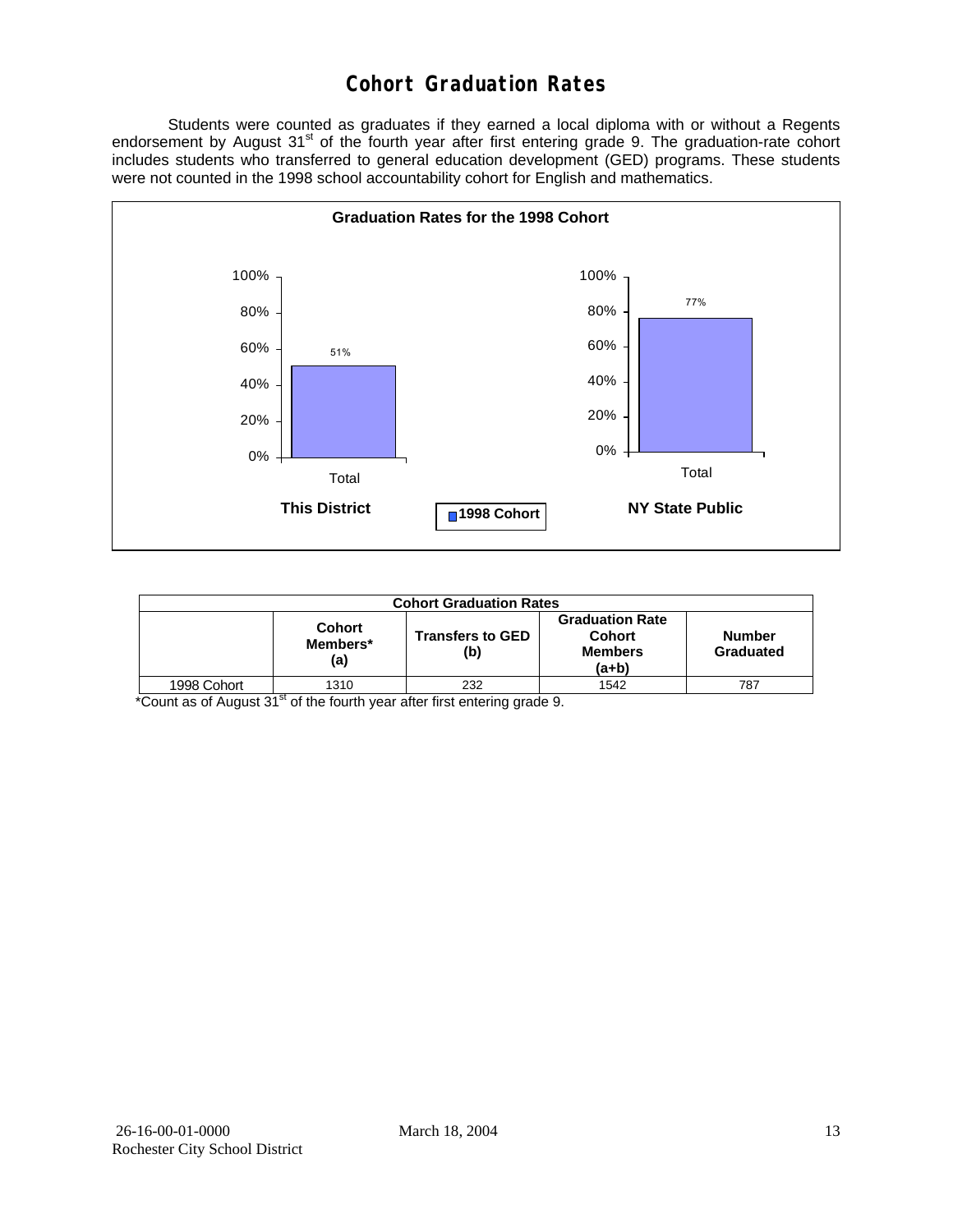# **Analysis of Student Subgroup Performance**

Historically, on State assessments the average performance of Black, Hispanic, and Native American students has been lower than that of White and Asian students. Similarly, students from lowincome families have not performed as well as those from higher income families. A high priority of the Board of Regents is to eliminate these gaps in student performance. In addition, Title I of the federal Elementary and Secondary Education Act includes explicit requirements "to ensure that students served by Title I are given the same opportunity to achieve to high standards and are held to the same high expectations as all students in each State."

This section of the district report card provides performance data for two years by racial/ethnic group, disability status, gender, English proficiency status, income level, and migrant status. The purpose of the student subgroup analyses is to determine if students who perform below the standards in any school tend to fall into particular groups, such as minority students, limited English proficient students, or economically disadvantaged students. If these analyses provide evidence that students in one of the groups achieve at a lower level than other students, the district should examine the reasons for this lower performance and make necessary changes in curriculum, instruction, and student support services to remedy these performance gaps. If your district did not report data for the 2002-03 school year for a subject and grade, a table showing data for subgroups in that subject and grade will not be included in the *Analysis*.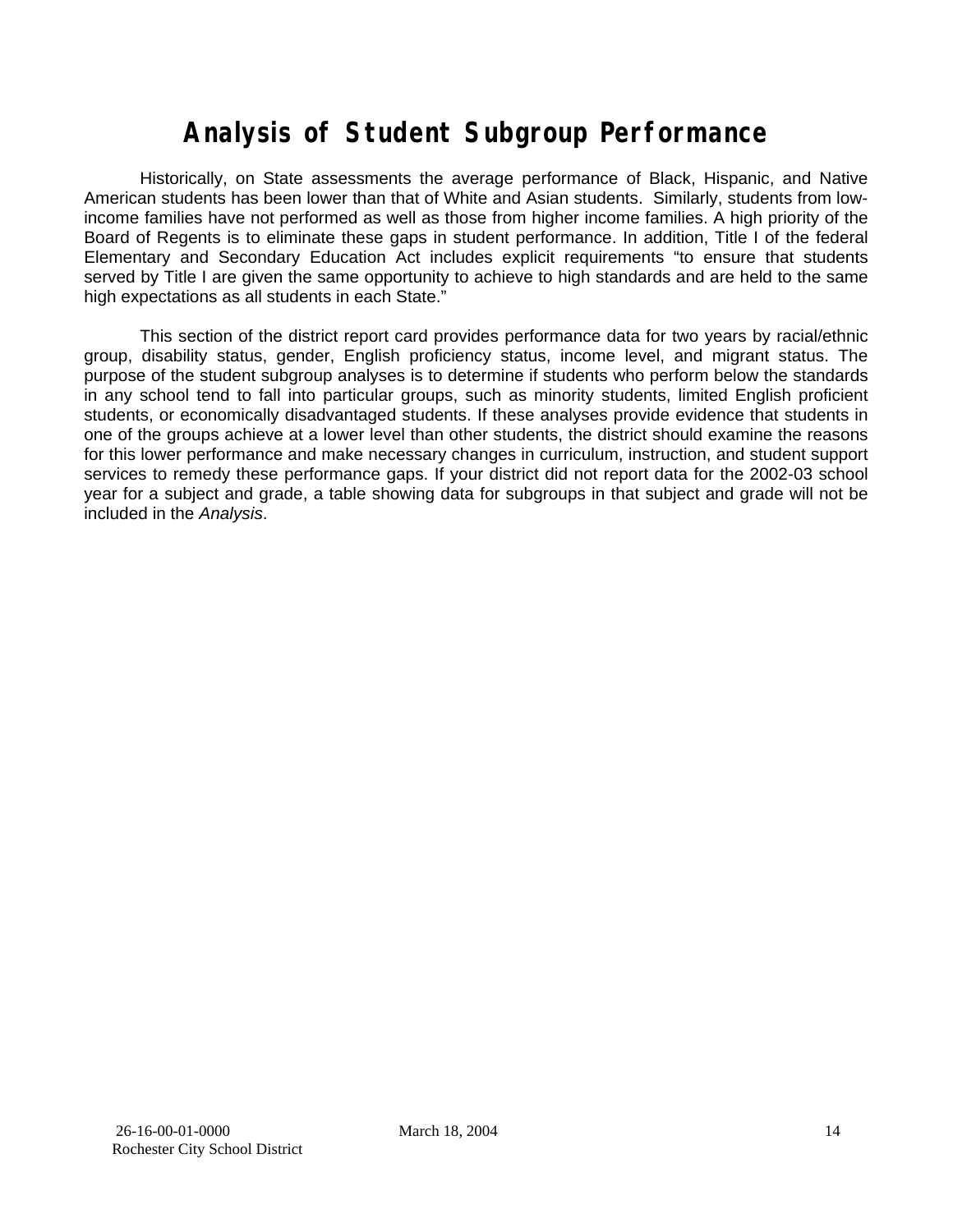## English Language Arts

|                                              | <u>gue a mangeege a re</u><br>$2001 - 02$ |                                                                   |         |     | $2002 - 03$   |                                                                   |         |      |
|----------------------------------------------|-------------------------------------------|-------------------------------------------------------------------|---------|-----|---------------|-------------------------------------------------------------------|---------|------|
| <b>Student Subgroup</b>                      | <b>Tested</b>                             | <b>Percentages of Tested</b><br><b>Students Scoring at Levels</b> |         |     | <b>Tested</b> | <b>Percentages of Tested</b><br><b>Students Scoring at Levels</b> |         |      |
|                                              |                                           | $2 - 4$                                                           | $3 - 4$ | 4   |               | $2 - 4$                                                           | $3 - 4$ | 4    |
| <b>Results by Race/Ethnicity</b>             |                                           |                                                                   |         |     |               |                                                                   |         |      |
| American Indian/Alaskan Native               | 12                                        | 92%                                                               | 67%     | 25% | 6             | 100%                                                              | 67%     | 0%   |
| <b>Black</b>                                 | 2021                                      | 88%                                                               | 43%     | 8%  | 1938          | 87%                                                               | 40%     | 6%   |
| Hispanic                                     | 514                                       | 92%                                                               | 46%     | 7%  | 469           | 88%                                                               | 42%     | 5%   |
| Asian or Pacific Islander                    | 40                                        | 95%                                                               | 68%     | 18% | 48            | 98%                                                               | 67%     | 23%  |
| White                                        | 444                                       | 93%                                                               | 62%     | 20% | 357           | 91%                                                               | 57%     | 18%  |
| Total                                        | 3031                                      | 89%                                                               | 46%     | 10% | 2818          | 88%                                                               | 43%     | 7%   |
| Small Group Totals (s)                       | $\mathbf 0$                               | 0%                                                                | 0%      | 0%  | $\mathbf 0$   | 0%                                                                | 0%      | 0%   |
| <b>Results by Disability Status</b>          |                                           |                                                                   |         |     |               |                                                                   |         |      |
| General-education students                   | 2537                                      | 91%                                                               | 49%     | 10% | 2362          | 93%                                                               | 48%     | 9%   |
| Students with disabilities                   | 494                                       | 79%                                                               | 33%     | 5%  | 456           | 59%                                                               | 15%     | 1%   |
| Total                                        | 3031                                      | 89%                                                               | 46%     | 10% | 2818          | 88%                                                               | 43%     | 7%   |
| <b>Results by Gender</b>                     |                                           |                                                                   |         |     |               |                                                                   |         |      |
| Female                                       | 1481                                      | 90%                                                               | 46%     | 11% | 1370          | 90%                                                               | 47%     | 9%   |
| Male                                         | 1550                                      | 88%                                                               | 47%     | 9%  | 1448          | 86%                                                               | 39%     | 6%   |
| Total                                        | 3031                                      | 89%                                                               | 46%     | 10% | 2818          | 88%                                                               | 43%     | 7%   |
| <b>Results by English Proficiency Status</b> |                                           |                                                                   |         |     |               |                                                                   |         |      |
| English proficient                           | 2996                                      | 89%                                                               | 47%     | 10% | 2778          | 88%                                                               | 43%     | 8%   |
| Limited English proficient                   | 35                                        | 97%                                                               | 34%     | 0%  | 40            | 65%                                                               | 10%     | 3%   |
| Total                                        | 3031                                      | 89%                                                               | 46%     | 10% | 2818          | 88%                                                               | 43%     | 7%   |
| <b>Results by Income Level</b>               |                                           |                                                                   |         |     |               |                                                                   |         |      |
| Economically disadvantaged                   | 2617                                      | 88%                                                               | 43%     | 7%  | 2445          | 87%                                                               | 40%     | 6%   |
| Not disadvantaged                            | 414                                       | 96%                                                               | 67%     | 26% | 373           | 93%                                                               | 63%     | 19%  |
| Total                                        | 3031                                      | 89%                                                               | 46%     | 10% | 2818          | 88%                                                               | 43%     | 7%   |
| <b>Results by Migrant Status</b>             |                                           |                                                                   |         |     |               |                                                                   |         |      |
| Migrant family                               | 9                                         | 100%                                                              | 56%     | 0%  | 13            | 62%                                                               | 38%     | 0%   |
| Not migrant family                           | 3022                                      | 89%                                                               | 46%     | 10% | 2805          | 88%                                                               | 43%     | $8%$ |
| Total                                        | 3031                                      | 89%                                                               | 46%     | 10% | 2818          | 88%                                                               | 43%     | 7%   |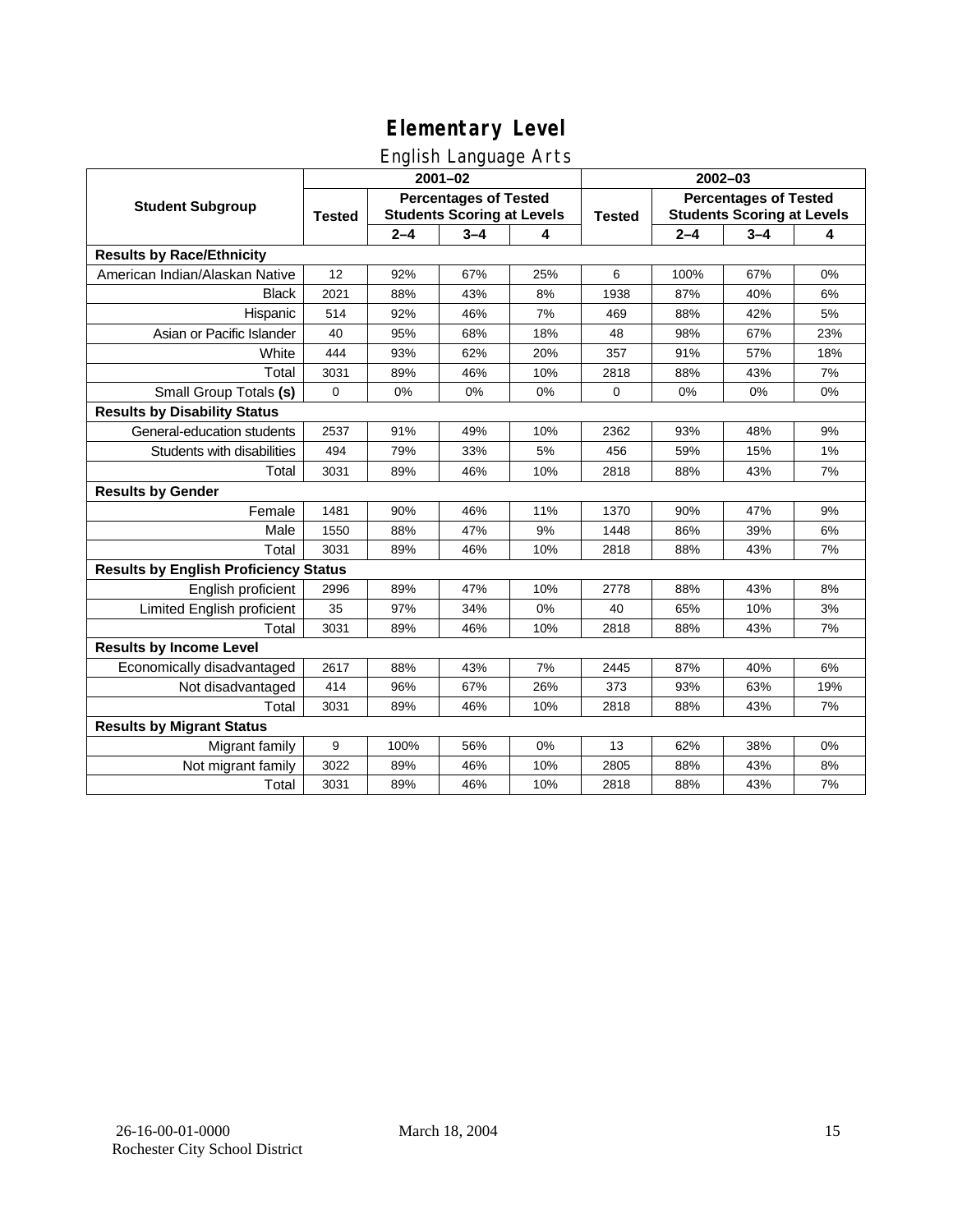### Mathematics

|                                              |                                                                                    |         | $2001 - 02$ |               | 2002-03                                                           |         |         |     |
|----------------------------------------------|------------------------------------------------------------------------------------|---------|-------------|---------------|-------------------------------------------------------------------|---------|---------|-----|
| <b>Student Subgroup</b>                      | <b>Percentages of Tested</b><br><b>Students Scoring at Levels</b><br><b>Tested</b> |         |             | <b>Tested</b> | <b>Percentages of Tested</b><br><b>Students Scoring at Levels</b> |         |         |     |
|                                              |                                                                                    | $2 - 4$ | $3 - 4$     | 4             |                                                                   | $2 - 4$ | $3 - 4$ | 4   |
| <b>Results by Race/Ethnicity</b>             |                                                                                    |         |             |               |                                                                   |         |         |     |
| American Indian/Alaskan Native               | 12                                                                                 | 92%     | 67%         | 17%           | 6                                                                 | 100%    | 67%     | 17% |
| <b>Black</b>                                 | 1990                                                                               | 85%     | 40%         | 5%            | 1970                                                              | 90%     | 53%     | 7%  |
| Hispanic                                     | 557                                                                                | 86%     | 44%         | 5%            | 603                                                               | 90%     | 58%     | 9%  |
| Asian or Pacific Islander                    | 40                                                                                 | 100%    | 73%         | 20%           | 58                                                                | 97%     | 91%     | 36% |
| White                                        | 440                                                                                | 94%     | 66%         | 20%           | 369                                                               | 95%     | 77%     | 25% |
| Total                                        | 3039                                                                               | 87%     | 45%         | 7%            | 3006                                                              | 91%     | 57%     | 10% |
| Small Group Totals (s)                       | $\mathbf 0$                                                                        | 0%      | 0%          | 0%            | 0                                                                 | 0%      | 0%      | 0%  |
| <b>Results by Disability Status</b>          |                                                                                    |         |             |               |                                                                   |         |         |     |
| General-education students                   | 2537                                                                               | 89%     | 47%         | 8%            | 2513                                                              | 94%     | 61%     | 11% |
| Students with disabilities                   | 502                                                                                | 76%     | 35%         | 5%            | 493                                                               | 75%     | 38%     | 6%  |
| Total                                        | 3039                                                                               | 87%     | 45%         | 7%            | 3006                                                              | 91%     | 57%     | 10% |
| <b>Results by Gender</b>                     |                                                                                    |         |             |               |                                                                   |         |         |     |
| Female                                       | 1487                                                                               | 86%     | 41%         | 6%            | 1450                                                              | 92%     | 58%     | 10% |
| Male                                         | 1552                                                                               | 87%     | 48%         | 8%            | 1556                                                              | 90%     | 57%     | 10% |
| Total                                        | 3039                                                                               | 87%     | 45%         | 7%            | 3006                                                              | 91%     | 57%     | 10% |
| <b>Results by English Proficiency Status</b> |                                                                                    |         |             |               |                                                                   |         |         |     |
| English proficient                           | 2960                                                                               | 87%     | 45%         | 7%            | 2803                                                              | 92%     | 59%     | 11% |
| Limited English proficient                   | 79                                                                                 | 75%     | 33%         | 1%            | 203                                                               | 82%     | 38%     | 4%  |
| Total                                        | 3039                                                                               | 87%     | 45%         | 7%            | 3006                                                              | 91%     | 57%     | 10% |
| <b>Results by Income Level</b>               |                                                                                    |         |             |               |                                                                   |         |         |     |
| Economically disadvantaged                   | 2622                                                                               | 86%     | 42%         | 5%            | 2601                                                              | 91%     | 55%     | 8%  |
| Not disadvantaged                            | 417                                                                                | 91%     | 64%         | 20%           | 405                                                               | 94%     | 71%     | 23% |
| Total                                        | 3039                                                                               | 87%     | 45%         | 7%            | 3006                                                              | 91%     | 57%     | 10% |
| <b>Results by Migrant Status</b>             |                                                                                    |         |             |               |                                                                   |         |         |     |
| Migrant family                               | 14                                                                                 | 79%     | 36%         | 0%            | 17                                                                | 76%     | 59%     | 6%  |
| Not migrant family                           | 3025                                                                               | 87%     | 45%         | 7%            | 2987                                                              | 91%     | 57%     | 10% |
| Total                                        | 3039                                                                               | 87%     | 45%         | 7%            | 3006                                                              | 91%     | 57%     | 10% |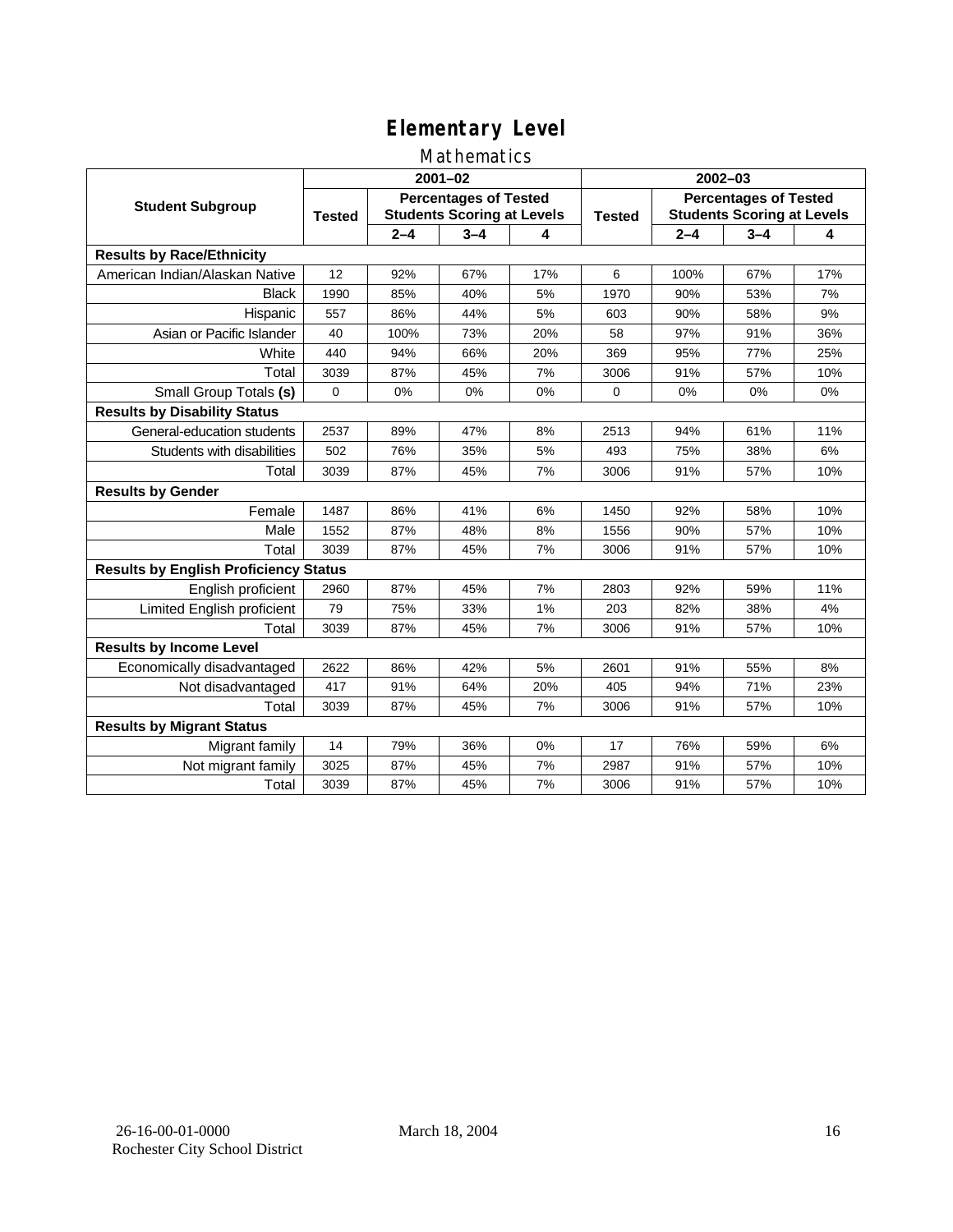### Science Multiple-Choice

|                                              |               | $2001 - 02$                                                                           | $2002 - 03$   |                                                                                              |  |  |
|----------------------------------------------|---------------|---------------------------------------------------------------------------------------|---------------|----------------------------------------------------------------------------------------------|--|--|
| <b>Student Subgroup</b>                      | <b>Tested</b> | Percentages of<br><b>Tested</b><br><b>Students</b><br><b>Scoring above</b><br>the SDL | <b>Tested</b> | <b>Percentages of</b><br><b>Tested</b><br><b>Students</b><br><b>Scoring above</b><br>the SDL |  |  |
| <b>Results by Race/Ethnicity</b>             |               |                                                                                       |               |                                                                                              |  |  |
| American Indian/Alaskan Native               | 11            | 91%                                                                                   | 6             | 67%                                                                                          |  |  |
| <b>Black</b>                                 | 1938          | 51%                                                                                   | 1952          | 48%                                                                                          |  |  |
| Hispanic                                     | 580           | 50%                                                                                   | 592           | 46%                                                                                          |  |  |
| Asian or Pacific Islander                    | 39            | 74%                                                                                   | 57            | 74%                                                                                          |  |  |
| White                                        | 419           | 75%                                                                                   | 365           | 71%                                                                                          |  |  |
| Total                                        | 2987          | 54%                                                                                   | 2972          | 51%                                                                                          |  |  |
| Small Group Totals (s)                       | $\mathbf 0$   | 0%                                                                                    | $\mathbf 0$   | 0%                                                                                           |  |  |
| <b>Results by Disability Status</b>          |               |                                                                                       |               |                                                                                              |  |  |
| General-education students                   | 2486          | 58%                                                                                   | 2499          | 54%                                                                                          |  |  |
| Students with disabilities                   | 501           | 38%                                                                                   | 473           | 36%                                                                                          |  |  |
| Total                                        | 2987          | 54%                                                                                   | 2972          | 51%                                                                                          |  |  |
| <b>Results by Gender</b>                     |               |                                                                                       |               |                                                                                              |  |  |
| Female                                       | 1467          | 52%                                                                                   | 1436          | 49%                                                                                          |  |  |
| Male                                         | 1520          | 56%                                                                                   | 1536          | 53%                                                                                          |  |  |
| Total                                        | 2987          | 54%                                                                                   | 2972          | 51%                                                                                          |  |  |
| <b>Results by English Proficiency Status</b> |               |                                                                                       |               |                                                                                              |  |  |
| English proficient                           | 2871          | 55%                                                                                   | 2772          | 53%                                                                                          |  |  |
| Limited English proficient                   | 116           | 34%                                                                                   | 200           | 22%                                                                                          |  |  |
| Total                                        | 2987          | 54%                                                                                   | 2972          | 51%                                                                                          |  |  |
| <b>Results by Income Level</b>               |               |                                                                                       |               |                                                                                              |  |  |
| Economically disadvantaged                   | 2584          | 51%                                                                                   | 2568          | 49%                                                                                          |  |  |
| Not disadvantaged                            | 403           | 73%                                                                                   | 404           | 65%                                                                                          |  |  |
| Total                                        | 2987          | 54%                                                                                   | 2972          | 51%                                                                                          |  |  |
| <b>Results by Migrant Status</b>             |               |                                                                                       |               |                                                                                              |  |  |
| Migrant family                               | 15            | 53%                                                                                   | 16            | 50%                                                                                          |  |  |
| Not migrant family                           | 2972          | 54%                                                                                   | 2954          | 51%                                                                                          |  |  |
| Total                                        | 2987          | 54%                                                                                   | 2972          | 51%                                                                                          |  |  |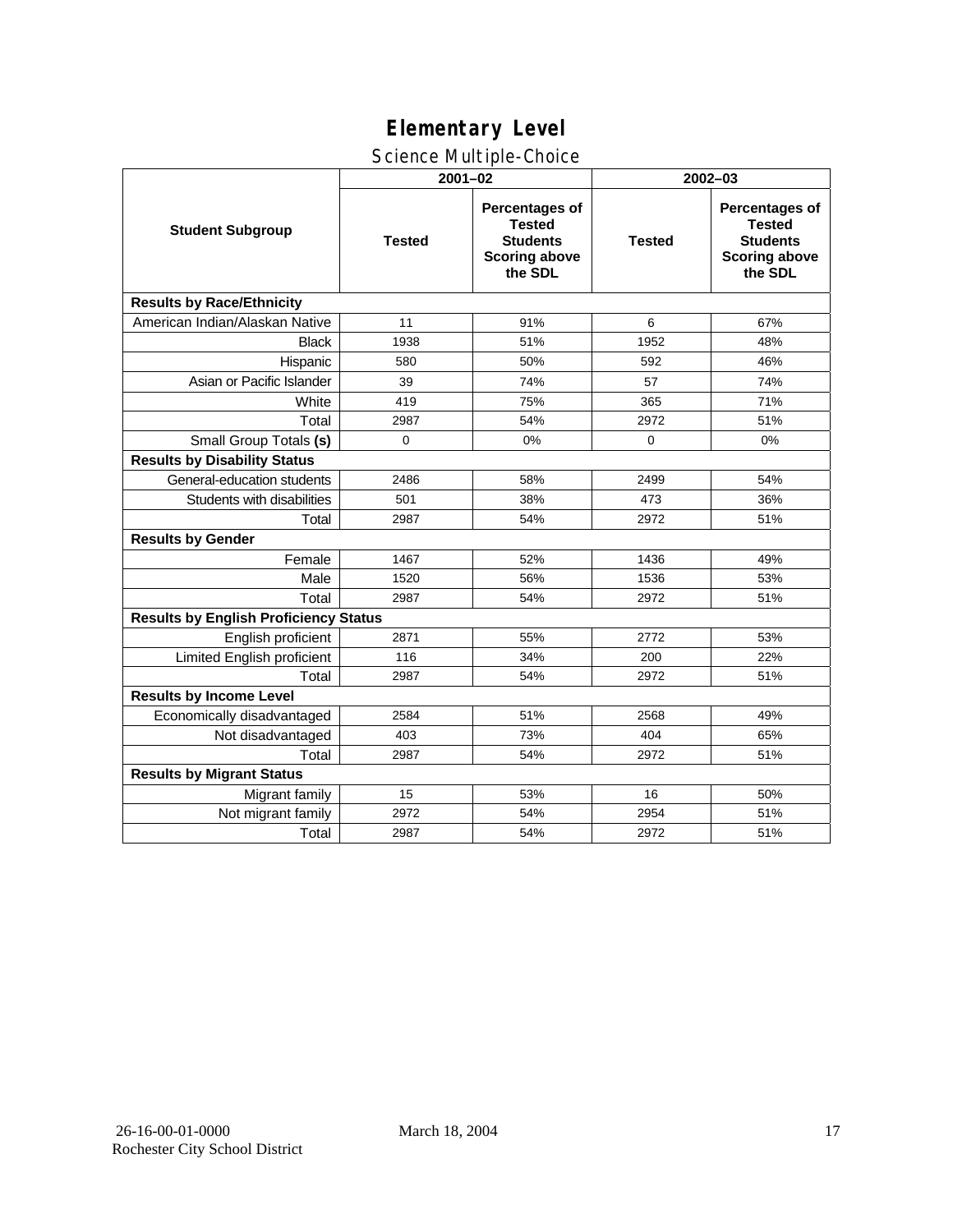## English Language Arts

|                                              | ັ<br>$2001 - 02$                                                                   |         |              |               | 2002-03                                                           |         |         |     |
|----------------------------------------------|------------------------------------------------------------------------------------|---------|--------------|---------------|-------------------------------------------------------------------|---------|---------|-----|
| <b>Student Subgroup</b>                      | <b>Percentages of Tested</b><br><b>Students Scoring at Levels</b><br><b>Tested</b> |         |              | <b>Tested</b> | <b>Percentages of Tested</b><br><b>Students Scoring at Levels</b> |         |         |     |
|                                              |                                                                                    | $2 - 4$ | $3 - 4$      | 4             |                                                                   | $2 - 4$ | $3 - 4$ | 4   |
| <b>Results by Race/Ethnicity</b>             |                                                                                    |         |              |               |                                                                   |         |         |     |
| American Indian/Alaskan Native               | 9                                                                                  | 89%     | 11%          | 11%           | 9                                                                 | 67%     | 44%     | 11% |
| <b>Black</b>                                 | 1519                                                                               | 86%     | 13%          | 1%            | 1654                                                              | 77%     | 14%     | 1%  |
| Hispanic                                     | 382                                                                                | 88%     | 19%          | 1%            | 446                                                               | 74%     | 14%     | 1%  |
| Asian or Pacific Islander                    | 32                                                                                 | 94%     | 38%          | 6%            | 43                                                                | 98%     | 40%     | 2%  |
| White                                        | 303                                                                                | 92%     | 42%          | 8%            | 321                                                               | 85%     | 38%     | 2%  |
| Total                                        | 2245                                                                               | 87%     | 18%          | 2%            | 2473                                                              | 78%     | 17%     | 1%  |
| Small Group Totals (s)                       | $\mathbf 0$                                                                        | 0%      | 0%           | 0%            | 0                                                                 | 0%      | 0%      | 0%  |
| <b>Results by Disability Status</b>          |                                                                                    |         |              |               |                                                                   |         |         |     |
| General-education students                   | 1795                                                                               | 92%     | 22%          | 2%            | 1976                                                              | 88%     | 21%     | 1%  |
| Students with disabilities                   | 450                                                                                | 70%     | 5%           | 0%            | 497                                                               | 38%     | 1%      | 0%  |
| Total                                        | 2245                                                                               | 87%     | 18%          | 2%            | 2473                                                              | 78%     | 17%     | 1%  |
| <b>Results by Gender</b>                     |                                                                                    |         |              |               |                                                                   |         |         |     |
| Female                                       | 1135                                                                               | 91%     | 21%          | 2%            | 1194                                                              | 84%     | 21%     | 1%  |
| Male                                         | 1110                                                                               | 84%     | 16%          | 2%            | 1279                                                              | 73%     | 14%     | 1%  |
| Total                                        | 2245                                                                               | 87%     | 18%          | 2%            | 2473                                                              | 78%     | 17%     | 1%  |
| <b>Results by English Proficiency Status</b> |                                                                                    |         |              |               |                                                                   |         |         |     |
| English proficient                           | 2238                                                                               | 87%     | 19%          | 2%            | 2364                                                              | 79%     | 18%     | 1%  |
| Limited English proficient                   | $\overline{7}$                                                                     | 100%    | 0%           | 0%            | 109                                                               | 48%     | 0%      | 0%  |
| Total                                        | 2245                                                                               | 87%     | 18%          | 2%            | 2473                                                              | 78%     | 17%     | 1%  |
| <b>Results by Income Level</b>               |                                                                                    |         |              |               |                                                                   |         |         |     |
| Economically disadvantaged                   | 1771                                                                               | 86%     | 15%          | 1%            | 2167                                                              | 77%     | 17%     | 1%  |
| Not disadvantaged                            | 474                                                                                | 94%     | 31%          | 6%            | 306                                                               | 82%     | 20%     | 1%  |
| Total                                        | 2245                                                                               | 87%     | 18%          | 2%            | 2473                                                              | 78%     | 17%     | 1%  |
| <b>Results by Migrant Status</b>             |                                                                                    |         |              |               |                                                                   |         |         |     |
| Migrant family                               | 4                                                                                  | s       | s            | s             | $\overline{7}$                                                    | 57%     | 0%      | 0%  |
| Not migrant family                           | 2241                                                                               | s       | $\mathsf{s}$ | s             | 2466                                                              | 78%     | 17%     | 1%  |
| Total                                        | 2245                                                                               | 87%     | 18%          | 2%            | 2473                                                              | 78%     | 17%     | 1%  |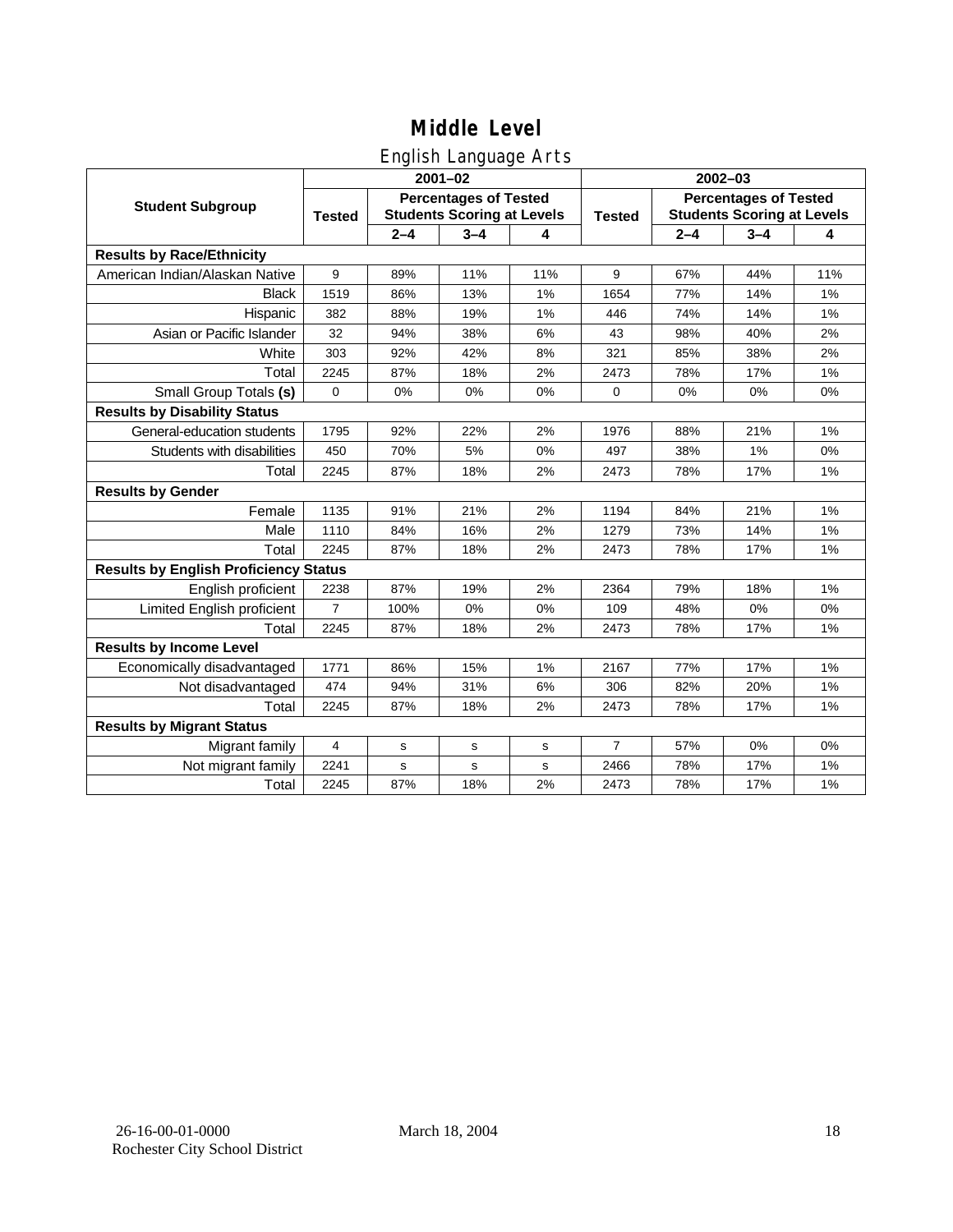### Mathematics

|                                              | $2001 - 02$   |                                                                   |         |    | $2002 - 03$    |                                                                   |         |    |
|----------------------------------------------|---------------|-------------------------------------------------------------------|---------|----|----------------|-------------------------------------------------------------------|---------|----|
| <b>Student Subgroup</b>                      | <b>Tested</b> | <b>Percentages of Tested</b><br><b>Students Scoring at Levels</b> |         |    | <b>Tested</b>  | <b>Percentages of Tested</b><br><b>Students Scoring at Levels</b> |         |    |
|                                              |               | $2 - 4$                                                           | $3 - 4$ | 4  |                | $2 - 4$                                                           | $3 - 4$ | 4  |
| <b>Results by Race/Ethnicity</b>             |               |                                                                   |         |    |                |                                                                   |         |    |
| American Indian/Alaskan Native               | 9             | 44%                                                               | 11%     | 0% | $\overline{7}$ | 86%                                                               | 29%     | 0% |
| <b>Black</b>                                 | 1630          | 40%                                                               | 9%      | 0% | 1598           | 47%                                                               | 8%      | 0% |
| Hispanic                                     | 433           | 48%                                                               | 9%      | 0% | 469            | 47%                                                               | 8%      | 0% |
| Asian or Pacific Islander                    | 39            | 77%                                                               | 28%     | 3% | 38             | 82%                                                               | 37%     | 0% |
| White                                        | 333           | 73%                                                               | 32%     | 3% | 306            | 66%                                                               | 27%     | 3% |
| Total                                        | 2444          | 47%                                                               | 12%     | 1% | 2418           | 50%                                                               | 11%     | 0% |
| Small Group Totals (s)                       | 0             | 0%                                                                | 0%      | 0% | $\Omega$       | 0%                                                                | 0%      | 0% |
| <b>Results by Disability Status</b>          |               |                                                                   |         |    |                |                                                                   |         |    |
| General-education students                   | 1970          | 52%                                                               | 14%     | 1% | 1932           | 56%                                                               | 13%     | 1% |
| Students with disabilities                   | 474           | 27%                                                               | 4%      | 0% | 486            | 27%                                                               | 3%      | 0% |
| Total                                        | 2444          | 47%                                                               | 12%     | 1% | 2418           | 50%                                                               | 11%     | 0% |
| <b>Results by Gender</b>                     |               |                                                                   |         |    |                |                                                                   |         |    |
| Female                                       | 1202          | 45%                                                               | 11%     | 0% | 1164           | 53%                                                               | 10%     | 0% |
| Male                                         | 1242          | 48%                                                               | 13%     | 1% | 1254           | 47%                                                               | 11%     | 0% |
| Total                                        | 2444          | 47%                                                               | 12%     | 1% | 2418           | 50%                                                               | 11%     | 0% |
| <b>Results by English Proficiency Status</b> |               |                                                                   |         |    |                |                                                                   |         |    |
| English proficient                           | 2409          | 47%                                                               | 12%     | 1% | 2255           | 52%                                                               | 11%     | 0% |
| Limited English proficient                   | 35            | 34%                                                               | 3%      | 0% | 163            | 24%                                                               | 2%      | 0% |
| Total                                        | 2444          | 47%                                                               | 12%     | 1% | 2418           | 50%                                                               | 11%     | 0% |
| <b>Results by Income Level</b>               |               |                                                                   |         |    |                |                                                                   |         |    |
| Economically disadvantaged                   | 1929          | 42%                                                               | 9%      | 0% | 2123           | 49%                                                               | 10%     | 0% |
| Not disadvantaged                            | 515           | 63%                                                               | 23%     | 2% | 295            | 58%                                                               | 16%     | 0% |
| Total                                        | 2444          | 47%                                                               | 12%     | 1% | 2418           | 50%                                                               | 11%     | 0% |
| <b>Results by Migrant Status</b>             |               |                                                                   |         |    |                |                                                                   |         |    |
| Migrant family                               | 5             | 40%                                                               | 0%      | 0% | 9              | 11%                                                               | 0%      | 0% |
| Not migrant family                           | 2439          | 47%                                                               | 12%     | 1% | 2405           | 50%                                                               | 11%     | 0% |
| Total                                        | 2444          | 47%                                                               | 12%     | 1% | 2418           | 50%                                                               | 11%     | 0% |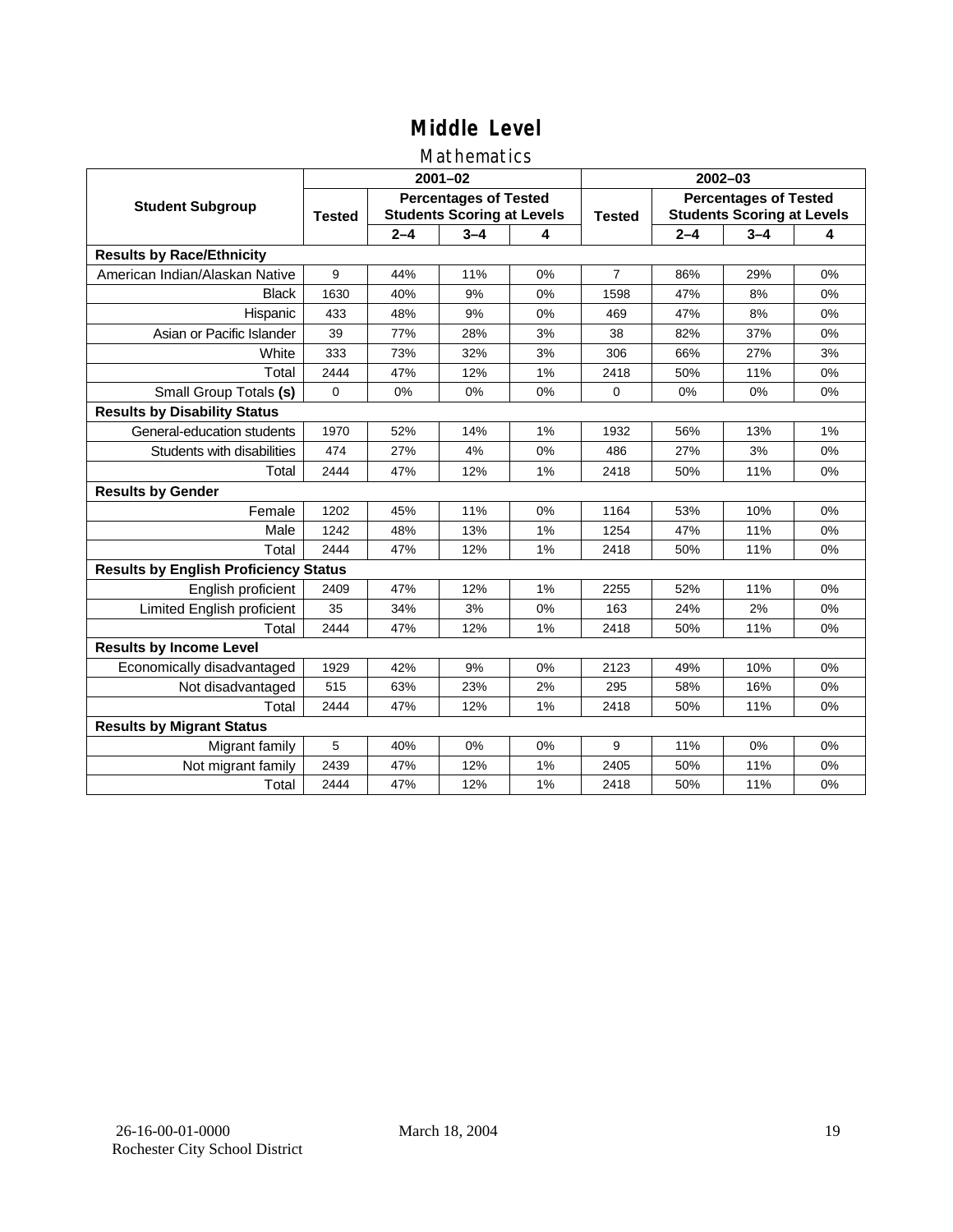#### Science

|                                              |                  |         | $2001 - 02$                                                       |       | $2002 - 03$   |                                                                   |         |     |
|----------------------------------------------|------------------|---------|-------------------------------------------------------------------|-------|---------------|-------------------------------------------------------------------|---------|-----|
| <b>Student Subgroup</b>                      | <b>Tested</b>    |         | <b>Percentages of Tested</b><br><b>Students Scoring at Levels</b> |       | <b>Tested</b> | <b>Percentages of Tested</b><br><b>Students Scoring at Levels</b> |         |     |
|                                              |                  | $2 - 4$ | $3 - 4$                                                           | 4     |               | $2 - 4$                                                           | $3 - 4$ | 4   |
| <b>Results by Race/Ethnicity</b>             |                  |         |                                                                   |       |               |                                                                   |         |     |
| American Indian/Alaskan Native               | 5                | 60%     | 40%                                                               | 0%    | 5             | 100%                                                              | 80%     | 20% |
| <b>Black</b>                                 | 1309             | 82%     | 36%                                                               | 2%    | 1282          | 86%                                                               | 38%     | 1%  |
| Hispanic                                     | 379              | 80%     | 37%                                                               | 2%    | 361           | 88%                                                               | 42%     | 1%  |
| Asian or Pacific Islander                    | $\overline{15}$  | 100%    | 40%                                                               | $0\%$ | 29            | 90%                                                               | 52%     | 7%  |
| White                                        | $\overline{217}$ | 89%     | 59%                                                               | 14%   | 213           | 92%                                                               | 62%     | 9%  |
| Total                                        | 1925             | 82%     | 39%                                                               | 3%    | 1890          | 87%                                                               | 42%     | 2%  |
| Small Group Totals (s)                       | 0                | 0%      | 0%                                                                | 0%    | 0             | 0%                                                                | 0%      | 0%  |
| <b>Results by Disability Status</b>          |                  |         |                                                                   |       |               |                                                                   |         |     |
| General-education students                   | 1498             | 87%     | 44%                                                               | 3%    | 1538          | 89%                                                               | 46%     | 2%  |
| Students with disabilities                   | 427              | 66%     | 21%                                                               | 3%    | 352           | 77%                                                               | 25%     | 1%  |
| Total                                        | 1925             | 82%     | 39%                                                               | 3%    | 1890          | 87%                                                               | 42%     | 2%  |
| <b>Results by Gender</b>                     |                  |         |                                                                   |       |               |                                                                   |         |     |
| Female                                       | 960              | 85%     | 38%                                                               | 2%    | 941           | 88%                                                               | 39%     | 2%  |
| Male                                         | 965              | 80%     | 40%                                                               | 5%    | 949           | 86%                                                               | 44%     | 2%  |
| Total                                        | 1925             | 82%     | 39%                                                               | 3%    | 1890          | 87%                                                               | 42%     | 2%  |
| <b>Results by English Proficiency Status</b> |                  |         |                                                                   |       |               |                                                                   |         |     |
| English proficient                           | 1883             | 83%     | 39%                                                               | 3%    | 1773          | 88%                                                               | 43%     | 2%  |
| <b>Limited English proficient</b>            | $\overline{42}$  | 64%     | 24%                                                               | $0\%$ | 117           | 73%                                                               | 21%     | 0%  |
| Total                                        | 1925             | 82%     | 39%                                                               | 3%    | 1890          | 87%                                                               | 42%     | 2%  |
| <b>Results by Income Level</b>               |                  |         |                                                                   |       |               |                                                                   |         |     |
| Economically disadvantaged                   | 1575             | 81%     | 38%                                                               | 3%    | 1661          | 86%                                                               | 40%     | 2%  |
| Not disadvantaged                            | 350              | 89%     | 45%                                                               | 4%    | 229           | 91%                                                               | 52%     | 3%  |
| Total                                        | 1925             | 82%     | 39%                                                               | 3%    | 1890          | 87%                                                               | 42%     | 2%  |
| <b>Results by Migrant Status</b>             |                  |         |                                                                   |       |               |                                                                   |         |     |
| Migrant family                               | $\overline{7}$   | 86%     | 57%                                                               | 0%    | 7             | 100%                                                              | 29%     | 0%  |
| Not migrant family                           | 1918             | 82%     | 39%                                                               | 3%    | 1806          | 87%                                                               | 42%     | 2%  |
| Total                                        | 1925             | 82%     | 39%                                                               | 3%    | 1890          | 87%                                                               | 42%     | 2%  |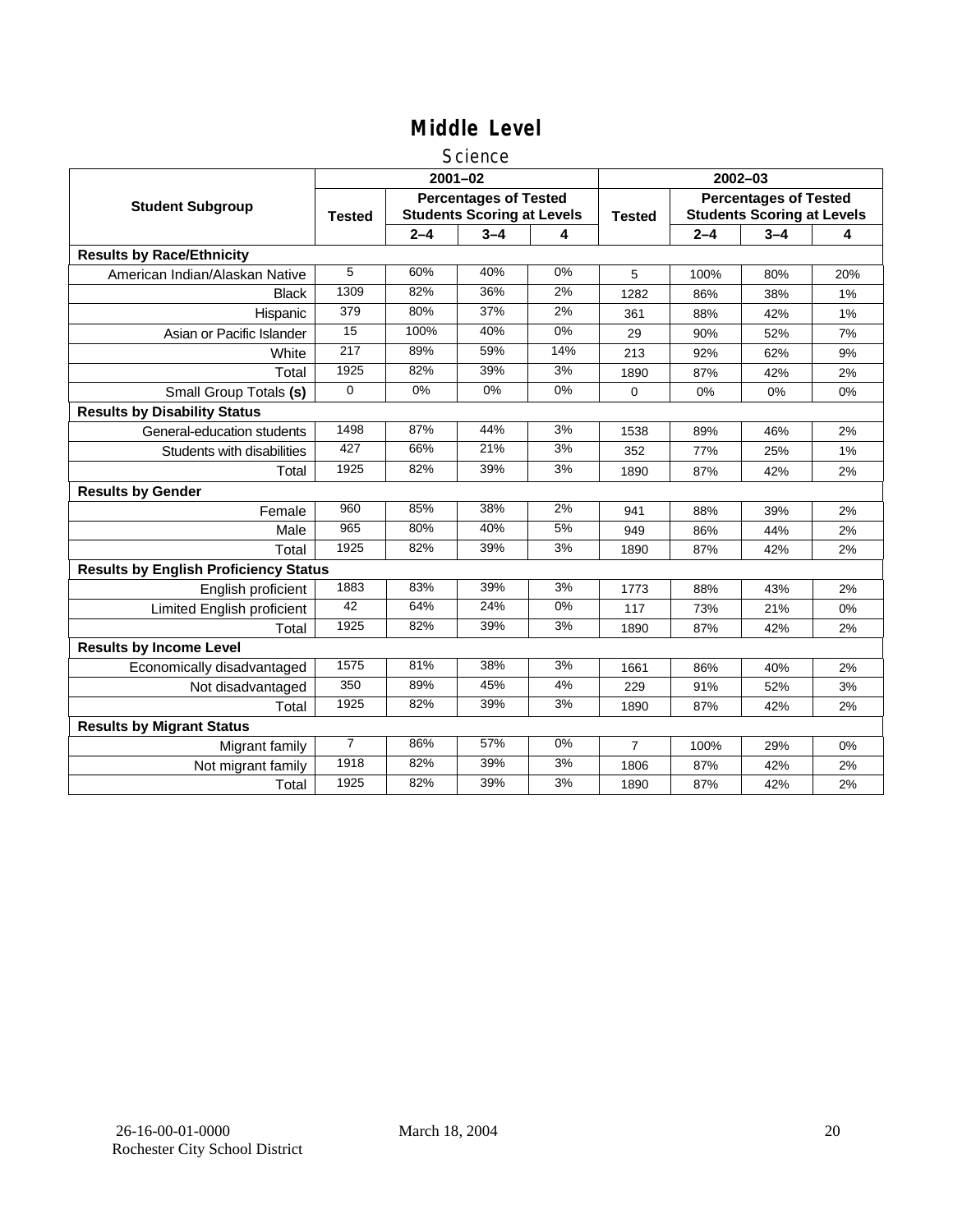## **1998 and 1999 High School Cohorts**

General-education students who first entered ninth grade in 1998 or 1999 must score 55 or higher on Regents English and mathematics examinations to graduate. During the phase-in of the Regents examination graduation requirements, all students (with district board of education approval) may qualify for a local diploma by earning a score of 55–64 on the required Regents examinations; a score of 65 or higher is required for a Regents diploma. Students with disabilities and certain students with a Section 504 Accomodation Plan may qualify for a local diploma by passing Regents competency tests. The data in these tables show the performance of the cohorts as of June 30<sup>th</sup> of the fourth year after first entering grade 9.

#### **Performance on the English Assessment Requirement for Graduation**

|                                              | 1998 Cohort                  |                |              |                   |                                  | 1999 Cohort   |                          |                |                                  |                          |
|----------------------------------------------|------------------------------|----------------|--------------|-------------------|----------------------------------|---------------|--------------------------|----------------|----------------------------------|--------------------------|
|                                              | <b>Count of Students</b>     |                |              |                   | <b>Percent</b><br><b>Meeting</b> |               | <b>Count of Students</b> |                | <b>Percent</b><br><b>Meeting</b> |                          |
| <b>Student Subgroup</b>                      | <b>Students</b><br>in Cohort | by Score       |              | <b>Students</b>   |                                  | by Score      |                          |                |                                  |                          |
|                                              |                              | <b>Regents</b> |              | Pass-             | Gradu-                           | in            | <b>Regents</b>           |                | Pass-                            | Gradua-                  |
|                                              |                              | $55 -$<br>64   | $65-$<br>100 | ed<br><b>RCTs</b> | ation<br>Require-<br>ment        | <b>Cohort</b> | $55 -$<br>64             | $65 -$<br>100  | ed<br><b>RCTs</b>                | tion<br>Require-<br>ment |
| <b>Results by Race/Ethnicity</b>             |                              |                |              |                   |                                  |               |                          |                |                                  |                          |
| American Indian/Alaskan Native               | 5                            | 0              | 3            | $\mathbf 0$       | 60%                              | 5             | 1                        | $\overline{2}$ | $\mathbf 0$                      | 60%                      |
| <b>Black</b>                                 | 739                          | 168            | 355          | 6                 | 72%                              | 863           | 199                      | 386            | 16                               | 70%                      |
| Hispanic                                     | 179                          | 36             | 80           | $\overline{4}$    | 67%                              | 262           | 47                       | 104            | 3                                | 59%                      |
| Asian or Pacific Islander                    | 40                           | 5              | 28           | $\Omega$          | 82%                              | 41            | $\overline{7}$           | 23             | $\mathbf 0$                      | 73%                      |
| White                                        | 256                          | 22             | 182          | $\overline{2}$    | 80%                              | 243           | 36                       | 158            | 3                                | 81%                      |
| Total                                        | 1219                         | 231            | 648          | 12                | 73%                              | 1414          | 290                      | 673            | 22                               | 70%                      |
| Small Group Totals (s)                       | $\mathbf 0$                  | 0              | $\Omega$     | $\Omega$          | 0%                               | 0             | $\Omega$                 | 0              | $\Omega$                         | 0%                       |
| <b>Results by Disability Status</b>          |                              |                |              |                   |                                  |               |                          |                |                                  |                          |
| General-education students                   | 1117                         | 220            | 634          | 5                 | 77%                              | 1206          | 274                      | 655            | 1                                | 77%                      |
| Students with disabilities                   | 102                          | 11             | 14           | $\overline{7}$    | 31%                              | 208           | 16                       | 18             | 21                               | 26%                      |
| Total                                        | 1219                         | 231            | 648          | 12                | 73%                              | 1414          | 290                      | 673            | 22                               | 70%                      |
| <b>Results by Gender</b>                     |                              |                |              |                   |                                  |               |                          |                |                                  |                          |
| Female                                       | 679                          | 117            | 403          | 5                 | 77%                              | 750           | 172                      | 383            | 10                               | 75%                      |
| Male                                         | 540                          | 114            | 245          | $\overline{7}$    | 68%                              | 664           | 118                      | 290            | 12                               | 63%                      |
| Total                                        | 1219                         | 231            | 648          | 12                | 73%                              | 1414          | 290                      | 673            | 22                               | 70%                      |
| <b>Results by English Proficiency Status</b> |                              |                |              |                   |                                  |               |                          |                |                                  |                          |
| English proficient                           | 1190                         | 225            | 634          | 10                | 73%                              | 1330          | 274                      | 652            | 21                               | 71%                      |
| Limited English proficient                   | 29                           | 6              | 14           | 2                 | 76%                              | 84            | 16                       | 21             | $\mathbf{1}$                     | 45%                      |
| Total                                        | 1219                         | 231            | 648          | 12                | 73%                              | 1414          | 290                      | 673            | 22                               | 70%                      |
| <b>Results by Income Level</b>               |                              |                |              |                   |                                  |               |                          |                |                                  |                          |
| Economically disadvantaged                   | 449                          | 107            | 208          | 9                 | 72%                              | 511           | 128                      | 217            | 8                                | 69%                      |
| Not disadvantaged                            | 770                          | 124            | 440          | 3                 | 74%                              | 903           | 162                      | 456            | 14                               | 70%                      |
| Total                                        | 1219                         | 231            | 648          | 12                | 73%                              | 1414          | 290                      | 673            | 22                               | 70%                      |
| <b>Results by Migrant Status</b>             |                              |                |              |                   |                                  |               |                          |                |                                  |                          |
| Migrant family                               | $\mathbf{1}$                 | s              | s            | s                 | s                                | 1             | s                        | s              | s                                | s                        |
| Not migrant family                           | 1218                         | s              | $\mathbf s$  | $\mathbf s$       | $\mathbf s$                      | 1413          | s                        | s              | s                                | s                        |
| Total                                        | 1219                         | 231            | 648          | 12                | 73%                              | 1414          | 290                      | 673            | 22                               | 70%                      |

#### **after Four Years of High School**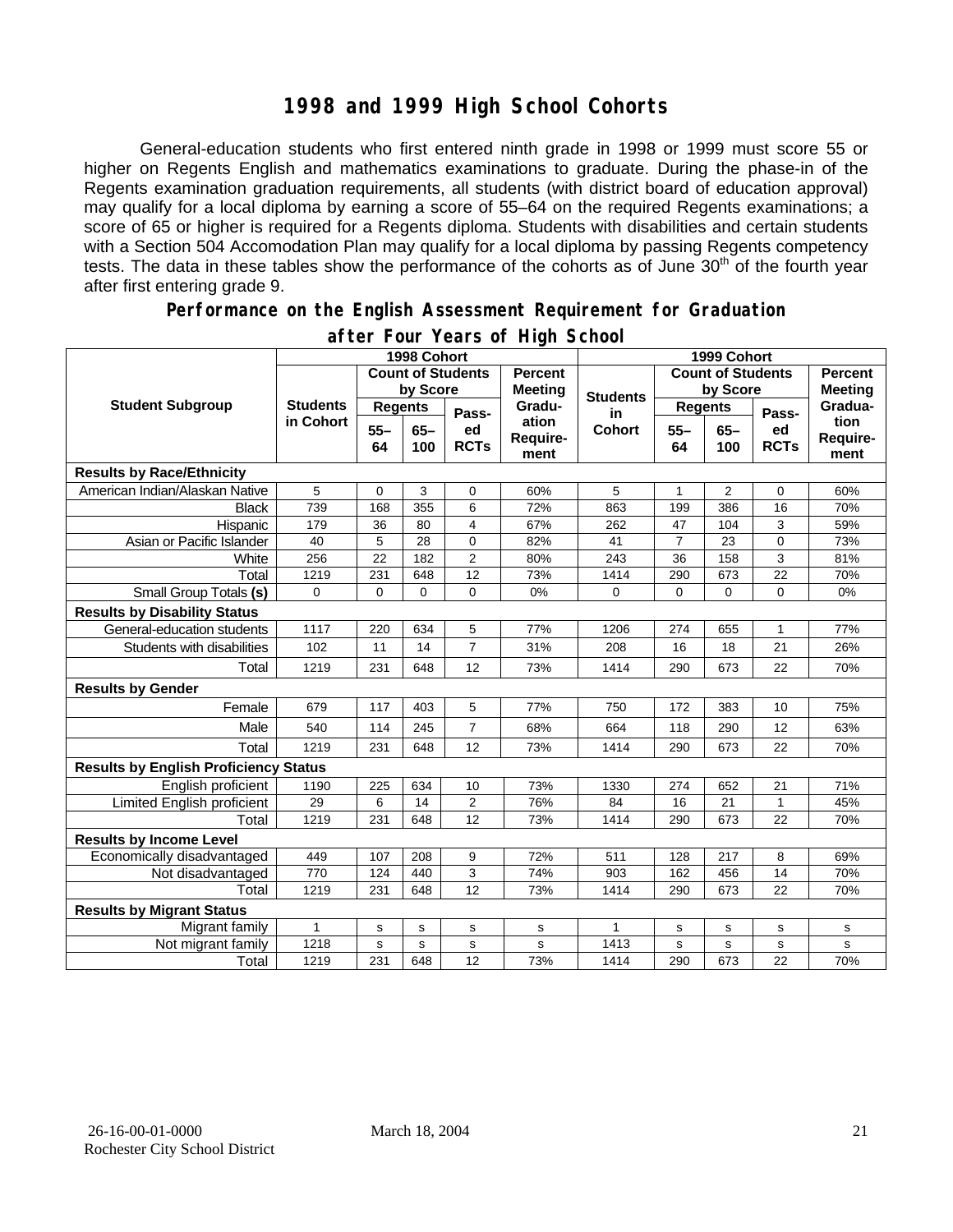| TUI OTAGUALIUITATLEI FUUI<br><b>I CAI S UI FIILII JUIUUI</b> |                       |                          |           |                |                                  |                     |                |                          |                |                |
|--------------------------------------------------------------|-----------------------|--------------------------|-----------|----------------|----------------------------------|---------------------|----------------|--------------------------|----------------|----------------|
|                                                              |                       | 1998 Cohort              |           | 1999 Cohort    |                                  |                     |                |                          |                |                |
| <b>Student Subgroup</b>                                      |                       | <b>Count of Students</b> |           |                | <b>Percent</b><br><b>Meeting</b> | <b>Students</b>     |                | <b>Count of Students</b> |                | <b>Percent</b> |
|                                                              | <b>Students</b><br>in | by Score                 |           | by Score       |                                  |                     | <b>Meeting</b> |                          |                |                |
|                                                              |                       | <b>Regents</b>           |           | Pass-          | Gradu-<br>ation                  | in<br><b>Cohort</b> | <b>Regents</b> |                          | Pass-          | Gradua-        |
|                                                              | <b>Cohort</b>         | $55 -$<br>$65 -$         | ed        | $55 -$         |                                  |                     | $65 -$         | ed                       | tion           |                |
|                                                              |                       | 64                       | 100       | <b>RCTs</b>    | Require-                         |                     | 64             | 100                      | <b>RCTs</b>    | Require-       |
| <b>Results by Race/Ethnicity</b>                             |                       |                          |           |                | ment                             |                     |                |                          |                | ment           |
| American Indian/Alaskan Native                               | 5                     | $\mathbf 0$              | 4         | 0              | 80%                              | 5                   | 0              | $\overline{2}$           | $\mathbf 0$    | 40%            |
|                                                              | 739                   | 124                      |           | 12             |                                  |                     | 115            | 426                      | 24             |                |
| <b>Black</b>                                                 |                       |                          | 376       |                | 69%                              | 863                 |                |                          |                | 65%            |
| Hispanic                                                     | 179                   | 24                       | 104       | $\overline{2}$ | 73%                              | 262                 | 35             | 108                      | 5              | 56%            |
| Asian or Pacific Islander                                    | 40                    | $\overline{2}$           | 35        | 0              | 93%                              | 41                  | $\overline{2}$ | 31                       | 0              | 80%            |
| White                                                        | 256                   | 18                       | 198       | $\mathbf{1}$   | 85%                              | 243                 | 17             | 169                      | $\overline{7}$ | 79%            |
| Total                                                        | 1219                  | 168                      | 717       | 15             | 74%                              | 1414                | 169            | 736                      | 36             | 67%            |
| Small Group Totals (s)                                       | 0                     | $\mathbf 0$              | 0         | 0              | 0%                               | 0                   | $\mathbf 0$    | 0                        | 0              | 0%             |
| <b>Results by Disability Status</b>                          |                       |                          |           |                |                                  |                     |                |                          |                |                |
| General-education students                                   | 1117                  | 159                      | 696       | $\overline{7}$ | 77%                              | 1206                | 160            | 710                      | $\mathbf{1}$   | 72%            |
| Students with disabilities                                   | 102                   | 9                        | 21        | 8              | 37%                              | 208                 | 9              | 26                       | 35             | 34%            |
| Total                                                        | 1219                  | 168                      | 717       | 15             | 74%                              | 1414                | 169            | 736                      | 36             | 67%            |
| <b>Results by Gender</b>                                     |                       |                          |           |                |                                  |                     |                |                          |                |                |
| Female                                                       | 679                   | 104                      | 406       | $\overline{7}$ | 76%                              | 750                 | 83             | 427                      | 14             | 70%            |
| Male                                                         | 540                   | 64                       | 311       | 8              | 71%                              | 664                 | 86             | 309                      | 22             | 63%            |
| Total                                                        | 1219                  | 168                      | 717       | 15             | 74%                              | 1414                | 169            | 736                      | 36             | 67%            |
| <b>Results by English Proficiency Status</b>                 |                       |                          |           |                |                                  |                     |                |                          |                |                |
| English proficient                                           | 1190                  | 163                      | 700       | 14             | 74%                              | 1330                | 156            | 718                      | 35             | 68%            |
| Limited English proficient                                   | 29                    | 5                        | 17        | $\mathbf{1}$   | 79%                              | 84                  | 13             | 18                       | 1              | 38%            |
| Total                                                        | 1219                  | 168                      | 717       | 15             | 74%                              | 1414                | 169            | 736                      | 36             | 67%            |
| <b>Results by Income Level</b>                               |                       |                          |           |                |                                  |                     |                |                          |                |                |
| Economically disadvantaged                                   | 449                   | 63                       | 261       | 11             | 75%                              | 511                 | 69             | 237                      | 15             | 63%            |
| Not disadvantaged                                            | 770                   | 105                      | 456       | 4              | 73%                              | 903                 | 100            | 499                      | 21             | 69%            |
| Total                                                        | 1219                  | 168                      | 717       | 15             | 74%                              | 1414                | 169            | 736                      | 36             | 67%            |
| <b>Results by Migrant Status</b>                             |                       |                          |           |                |                                  |                     |                |                          |                |                |
| Migrant family                                               | $\mathbf{1}$          | $\mathbf s$              | ${\tt s}$ | s              | s                                | $\mathbf{1}$        | s              | $\mathbf s$              | s              | s              |
| Not migrant family                                           | 1218                  | s                        | s         | $\mathbf S$    | $\mathbf s$                      | 1413                | s              | s                        | s              | s              |
| Total                                                        | 1219                  | 168                      | 717       | 15             | 74%                              | 1414                | 169            | 736                      | 36             | 67%            |

#### **Performance on the Mathematics Assessment Requirement for Graduation after Four Years of High School**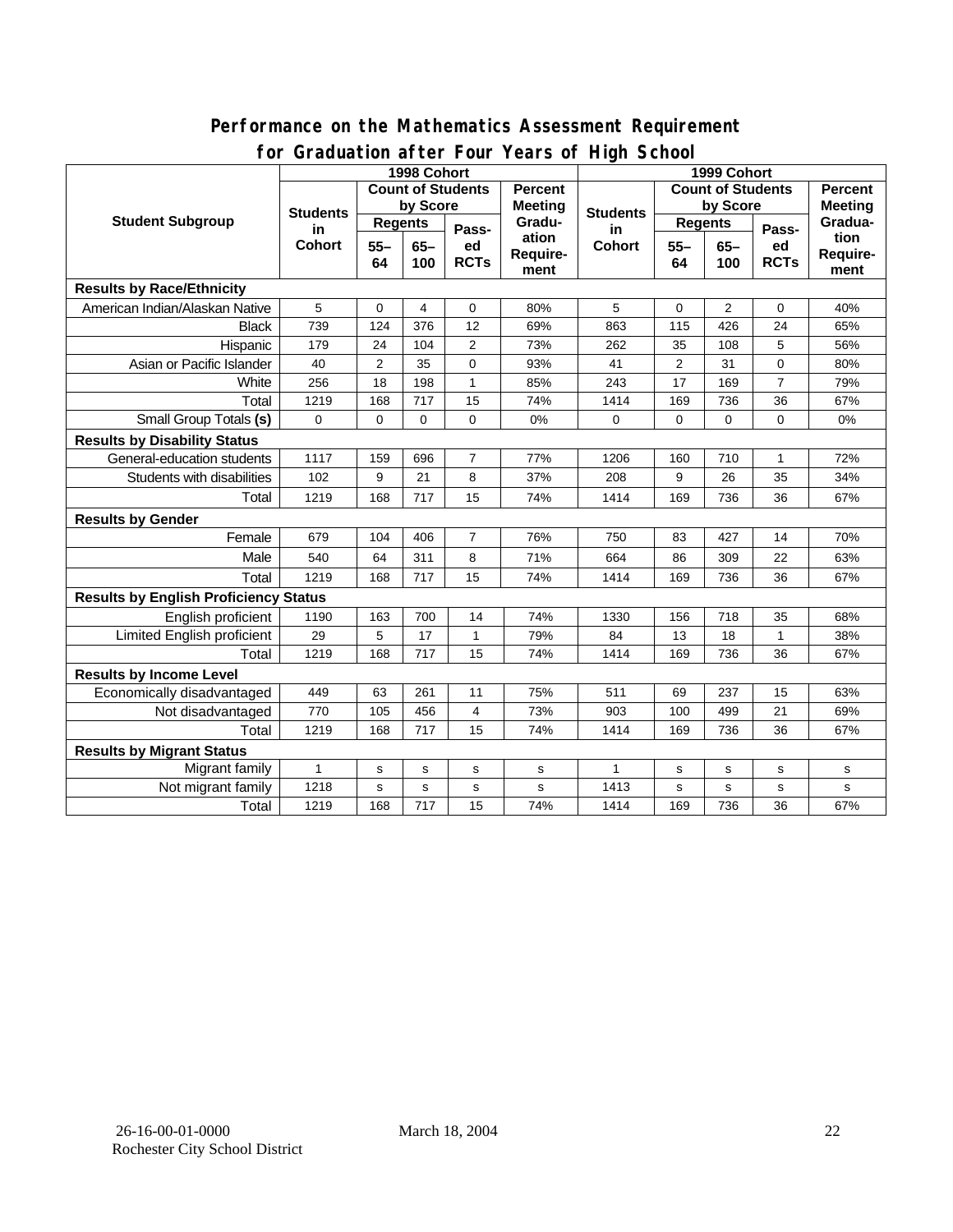## **Cohort Graduation Rates**

Students were counted as graduates in the first two columns of this table if they earned a local diploma with or without a Regents endorsement by June 30<sup>th</sup> of the fourth year after first entering grade 9 and in the second two columns if they earned a local diploma with or without a Regents endorsement by August 31<sup>st</sup> of the fourth year after first entering grade 9. The graduation-rate cohort includes students who transferred to general education development (GED) programs. These students were not counted in the 1998 district accountability cohort for English and mathematics.

|                                              |                                  | 1998 Cohort as of<br>June 30, 2002 | 1998 Cohort as of<br><b>August 31, 2002</b> |                    |  |  |  |  |  |
|----------------------------------------------|----------------------------------|------------------------------------|---------------------------------------------|--------------------|--|--|--|--|--|
| <b>Student Subgroup</b>                      | Graduation<br><b>Rate Cohort</b> | Graduation<br>Rate                 | Graduation<br><b>Rate Cohort</b>            | Graduation<br>Rate |  |  |  |  |  |
| <b>Results by Race/Ethnicity</b>             |                                  |                                    |                                             |                    |  |  |  |  |  |
| American Indian/Alaskan Native               | 5                                | 60%                                | 5                                           | 60%                |  |  |  |  |  |
| <b>Black</b>                                 | 802                              | 51%                                | 960                                         | 49%                |  |  |  |  |  |
| Hispanic                                     | 194                              | 48%                                | 238                                         | 45%                |  |  |  |  |  |
| Asian or Pacific Islander                    | 42                               | 60%                                | 45                                          | 58%                |  |  |  |  |  |
| White                                        | 268                              | 67%                                | 294                                         | 63%                |  |  |  |  |  |
| Total                                        | 1311                             | 54%                                | 1542                                        | 51%                |  |  |  |  |  |
| Small Group Totals (s)                       | $\mathbf 0$                      | $0\%$                              | 0                                           | 0%                 |  |  |  |  |  |
| <b>Results by Disability Status</b>          |                                  |                                    |                                             |                    |  |  |  |  |  |
| General-education students                   | 1202                             | 56%                                | 1326                                        | 56%                |  |  |  |  |  |
| Students with disabilities                   | 109                              | 32%                                | 216                                         | 18%                |  |  |  |  |  |
| Total                                        | 1311                             | 54%                                | 1542                                        | 51%                |  |  |  |  |  |
| <b>Results by Gender</b>                     |                                  |                                    |                                             |                    |  |  |  |  |  |
| Female                                       | 726                              | 59%                                | 850                                         | 56%                |  |  |  |  |  |
| Male                                         | 585                              | 47%                                | 692                                         | 44%                |  |  |  |  |  |
| Total                                        | 1311                             | 54%                                | 1542                                        | 51%                |  |  |  |  |  |
| <b>Results by English Proficiency Status</b> |                                  |                                    |                                             |                    |  |  |  |  |  |
| English proficient                           | 1281                             | 53%                                | 1481                                        | 51%                |  |  |  |  |  |
| <b>Limited English proficient</b>            | 30                               | 80%                                | 61                                          | 43%                |  |  |  |  |  |
| Total                                        | 1311                             | 54%                                | 1542                                        | 51%                |  |  |  |  |  |
| <b>Results by Income Level</b>               |                                  |                                    |                                             |                    |  |  |  |  |  |
| Economically disadvantaged                   | 450                              | 54%                                | 379                                         | 64%                |  |  |  |  |  |
| Not disadvantaged                            | 861                              | 54%                                | 1163                                        | 47%                |  |  |  |  |  |
| Total                                        | 1311                             | 54%                                | 1542                                        | 51%                |  |  |  |  |  |
| <b>Results by Migrant Status</b>             |                                  |                                    |                                             |                    |  |  |  |  |  |
| Migrant family                               | 1                                | s                                  | 3                                           | s                  |  |  |  |  |  |
| Not migrant family                           | 1310                             | s                                  | 1539                                        | s                  |  |  |  |  |  |
| Total                                        | 1311                             | 54%                                | 1542                                        | 51%                |  |  |  |  |  |